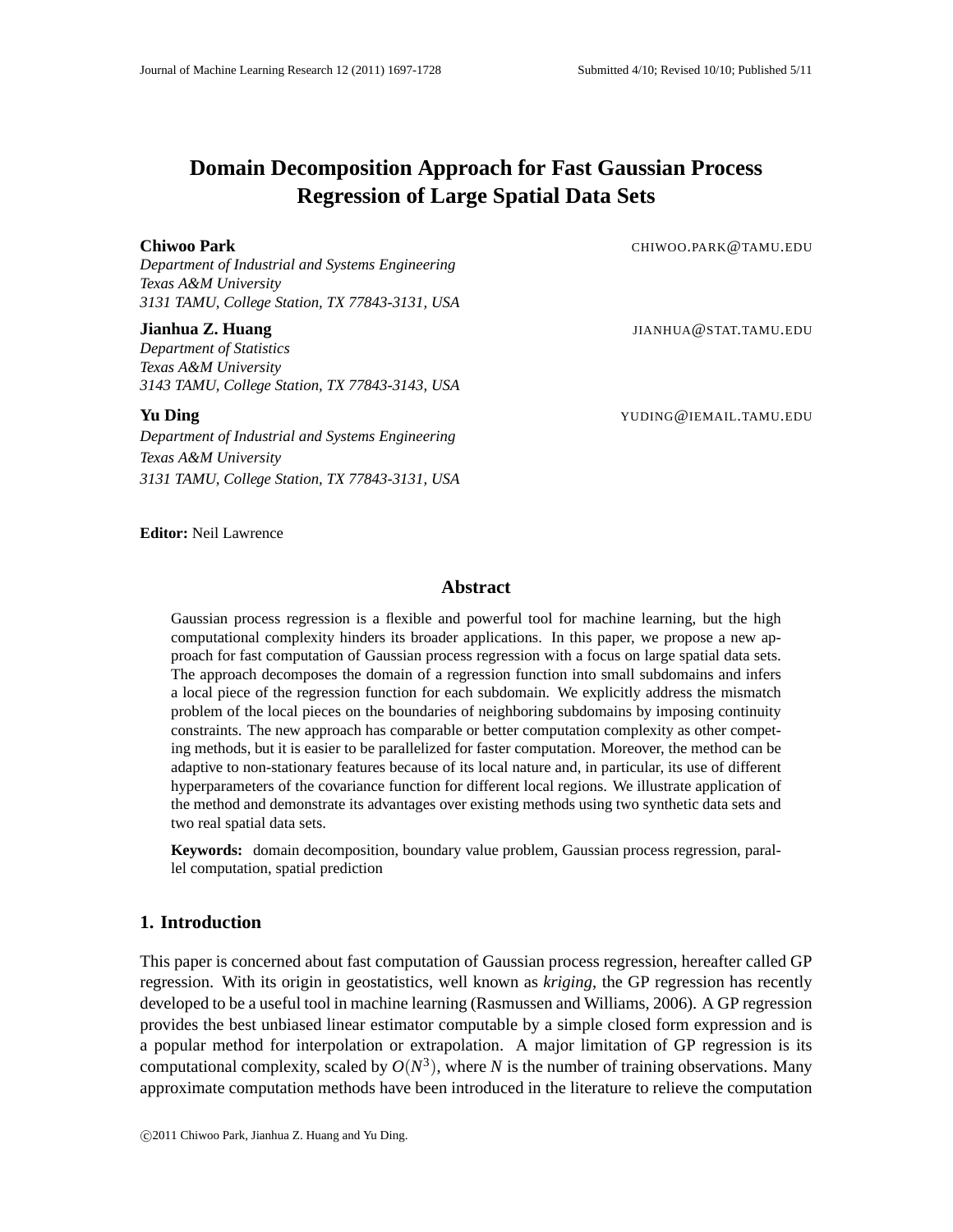burden. A new computation scheme is developed in this paper with a focus on large spatial data sets.

Existing approximation methods may be categorized into three schools: matrix approximation, likelihood approximation and localized regression. The first school is motivated by the observation that the inversion of a big covariance matrix is the major part of the expensive computation, and thus, approximating the matrix by a lower rank version will help reduce the computational demand. Williams and Seeger (2000) approximated the covariance matrix by the Nyström extension of a smaller covariance matrix evaluated on *M* training observations ( $M \ll N$ ). This helps reduce the computation cost from  $O(N^3)$  to  $O(NM^2)$ , but this method does not guarantee the positivity of the prediction variance (Quiñonero-Candela and Rasmussen, 2005, page 1954).

The second school approximates the likelihood of training and testing points by assuming conditional independence of training and testing points, given *M* artificial points, known as "*inducing inputs*." Under this assumption, one only needs to invert matrices of rank *M* for GP predictions rather than the original big matrix of rank *N*. Depending on the specific independence assumed, there are a number of variants to the approach: deterministic training conditional (DTC, Seeger et al., 2003), full independent conditional (FIC, Snelson and Ghahramani, 2006), partial independent conditional (PIC, Snelson and Ghahramani, 2007). DTC assumes a deterministic relation between the inducing inputs and the regression function values at training sample locations. An issue in DTC is how to choose the inducing inputs; a greedy strategy has been used to choose the inducing inputs among the training data. FIC assumes that each individual training or test point is conditionally independent of one another once given all the inducing inputs. Under this assumption, FIC enjoys a reduced computation cost of  $O(NM^2)$  for training and  $O(M^2)$  for testing. However, FIC will have difficulty in fitting data having abrupt local changes or non-stationary features; see Snelson and Ghahramani (2007). PIC makes a relaxed conditional independence assumption in order to better reflect localized features. PIC first groups all data points into several blocks and assumes that all the data points within a block could still be dependent but the data points between blocks are conditional independent once given the inducing inputs. Suppose that *B* is the number of data points in a block, PIC entertains a reduced computation cost of  $O(N(M+B)^2)$  for training and  $O((M+B)^2)$  for testing.

The last school is localized regression. It starts from the belief that a pair of observations far away from each other are almost uncorrelated. As such, prediction at a test location can be performed by using only a small number, say *B*, of neighboring points. One way to implement this idea, called *local kriging*, is to decompose the entire domain into smaller subdomains and to predict at a test site using the training points only in the subdomain which the test site belongs to. It is well known that local kriging suffers from having discontinuities in prediction on the boundaries of subdomains. On the other hand, the local kriging enjoys many advantages, such as adaptivity to non-stationary changes, efficient computation with  $O(NB^2)$  operations for training and  $O(B^2)$  for testing, and easiness of being parallelized for faster computation.

Another way for localized regression is to build multiple local predictors and to combine them by taking a weighted average of the local predictions. Differing in the weighting schemes used, several methods have been proposed in the literature, including Bayesian committee machine (BCM, Tresp, 2000; Schwaighofer et al., 2003), local probabilistic regression (LPR, Urtasun and Darrell, 2008), mixture of Gaussian process experts (MGP, Rasmussen and Ghahramani, 2002), and treed Gaussian process model (TGP, Gramacy and Lee, 2008). Because of the averaging mechanism, all these methods avoid the discontinuity problem of local kriging. However, the testing time complexities of all these methods are significantly higher than local kriging, making them less competitive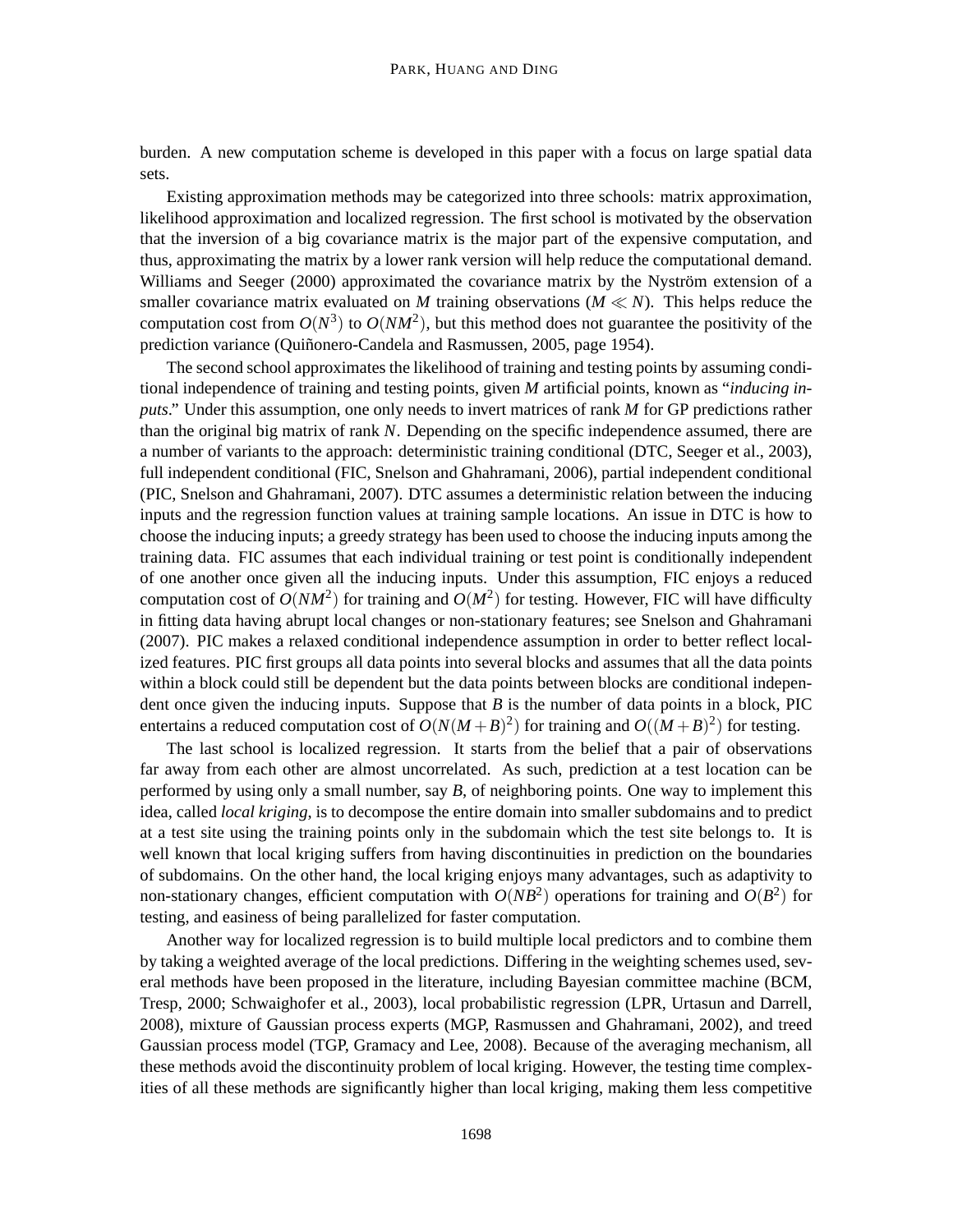when the number of test locations is large. In particular, BCM is transductive and it requires inversion of a matrix whose size is the same as the number of test locations, and as such, it is very slow when the number of test locations is large. Mixture models such as MGP and TGP involve complicated integrations which in turn are approximated by sampling or Monte Carlo simulation. The use of Monte Carlo simulation makes these methods less effective for large data sets.

Being aware of the advantages and disadvantages of the local kriging along with computational limitations of the averaging-based localized regression, we propose a new local kriging approach that explicitly addresses the problem of discontinuity in prediction on the boundaries of subdomains. The basic idea is to formulate the GP regression as an optimization problem and to decompose the optimization problem into smaller local optimization problems that provide local predictions. By imposing continuity constraints on the local predictions at the boundaries, we are able to produce a continuous global prediction for 1-d data and significantly control the degrees of discontinuities for 2-d data. Our new local kriging approach is motivated by the domain decomposition method widely used for solving partial differential equations (PDE, Quarteroni and Valli, 1999). To obtain a numerical solution of a PDE, the finite element method discretizes the problem and approximates the PDE by a big linear system whose computation cost grows with the number of discretizing points over the big domain. In order to attain an efficient solution, the domain decomposition method decomposes the domain of the PDE solution into small pieces, solves small linear systems for local approximations of the PDE solution, and smoothly connects the local approximations through imposing continuity and smoothness conditions on boundaries.

Our method has, in a regular (sequential) computing environment, at least similar computational complexity as the most efficient existing methods such as FIC, PIC, BCM, and LPR, but it can be parallelized easily for faster computation, resulting a much reduced computational cost of  $O(B^3)$ . Furthermore, each local predictor in our approach is allowed to use a different hyperparameter for the covariance function and thus the method is adaptive to non-stationary changes in the data, a feature not enjoyed by FIC and PIC. The averaging-based localized regressions also allow local hyperparameters, but our method is computationally more attractive for large test data sets. Overall, our approach achieves a good balance of computational speed and accuracy, as demonstrated empirically using synthetic and real spatial data sets (Section 6). Methods applying a compactly supported covariance function (Gneiting, 2002; Furrer et al., 2006) can be considered as a variant of localized regression, which essentially uses *moving boundaries* to define neighborhoods. These methods can produce continuous predictions but cannot be easily modified to adapt to non-stationarity.

The rest of the paper is organized as follows. In Sections 2 and 3, we formulate the new local kriging as a constrained optimization problem and provide solution approaches for the optimization problem. Section 4 presents the numerical algorithm of our method. Section 5 discusses the hyperparameter learning issue. Section 6 provides numerical comparisons of our method with several existing methods, including local kriging, FIC, PIC, BCM, and LPR, using two synthetic data sets (1-d and 2-d) and two real data sets (both 2-d). Finally Section 7 concludes the paper, followed by additional discussions on possible improvement of the proposed method.

## **2. GP Regression as an Optimization Problem**

Before formulating the problem, we define notational convention. Boldface capital letters represent matrices and boldface lowercase letters represent vectors. One exception is a notation for spatial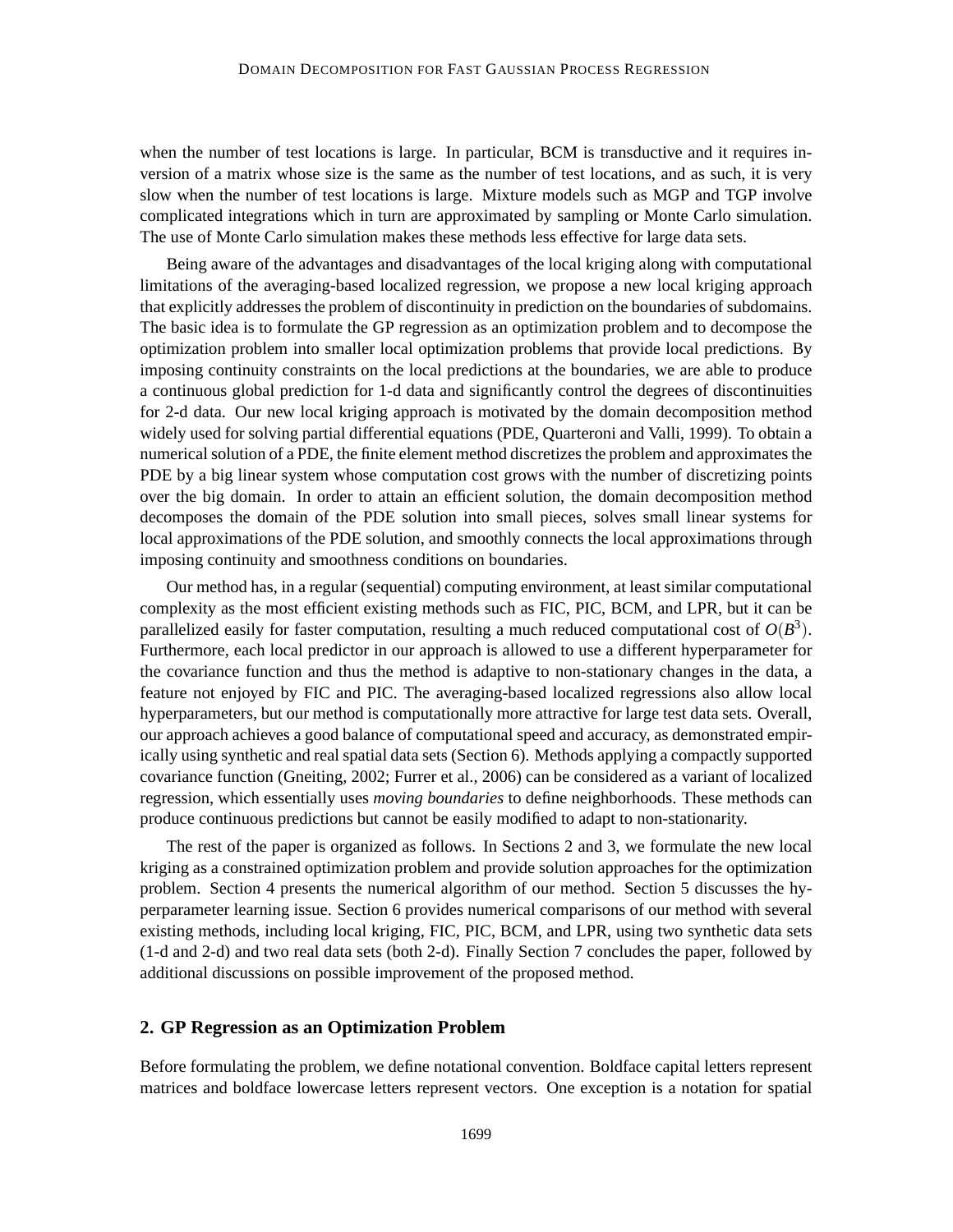locations. A spatial location is a two-dimensional vector, but for notational simplicity, we do not use boldface for it. Instead, we use boldface lowercase to represent a set of spatial locations.

A spatial GP regression is usually formulated as follows: given a training data set  $\mathcal{D} = \{(x_i, y_i), i =$  $1, \ldots, N$  of *n* pairs of locations  $x_i$  and noisy observations  $y_i$ , obtain the predictive distribution for the realization of a latent function at a test location  $x_*$ , denoted by  $f_* = f(x_*)$ . We assume that the latent function comes from a zero-mean Gaussian random field with a covariance function  $k(\cdot, \cdot)$  on a domain  $\Omega \subset \mathcal{R}^d$  and the noisy observations  $y_i$  are given by

$$
y_i = f(x_i) + \varepsilon_i, \qquad i = 1, \ldots, N,
$$

where  $\varepsilon_i \sim \mathcal{N}(0, \sigma^2)$  are white noises independent of  $f(x_i)$ . Denote  $\mathbf{x} = [x_1, x_2, ..., x_N]^t$  and  $\mathbf{y} =$  $[y_1, y_2, \ldots, y_N]^t$ . The joint distribution of  $(f_*, \mathbf{y})$  is

$$
P(f_*, y) = \mathcal{N}\left(\mathbf{0}, \left[\begin{array}{cc} k_{**} & \mathbf{k}_{\mathbf{x}*}^t \\ \mathbf{k}_{\mathbf{x}*} & \sigma^2 \mathbf{I} + \mathbf{K}_{\mathbf{x}\mathbf{x}} \end{array}\right]\right),
$$

where  $k_{**} = k(x_*, x_*)$ ,  $k_{\mathbf{x}*} = (k(x_1, x_*), \dots, k(x_N, x_*))^t$  and  $K_{\mathbf{x}\mathbf{x}}$  is an  $N \times N$  matrix with  $(i, j)^{th}$  entity  $k(x_i, x_j)$ . The subscripts of  $k_{**}$ ,  $k_{xx}$  and  $K_{xx}$  represent two sets of the locations between which the covariance is computed, and *x*<sup>∗</sup> is abbreviated as ∗. By the conditional distribution for Gaussian variables, the predictive distribution of *f*<sup>∗</sup> given y is

$$
P(f_*|y) = \mathcal{N}(k_{\mathbf{x}^*}^t(\sigma^2 \mathbf{I} + \mathbf{K}_{\mathbf{x}\mathbf{x}})^{-1}y, k_{**} - k_{\mathbf{x}^*}^t(\sigma^2 \mathbf{I} + \mathbf{K}_{\mathbf{x}\mathbf{x}})^{-1}k_{\mathbf{x}^*}).
$$
 (1)

The predictive mean  $k_{\mathbf{x}*}^t$  ( $\sigma^2 \mathbf{I} + \mathbf{K}_{\mathbf{x}\mathbf{x}}$ )<sup>-1</sup>y gives the point prediction of  $f(x)$  at location  $x_*,$  whose uncertainty is measured by the predictive variance  $k_{**} - k_{\mathbf{x}*}^t (\sigma^2 \mathbf{I} + \mathbf{K}_{\mathbf{x}\mathbf{x}})^{-1} \mathbf{k}_{\mathbf{x}*}$ .

The point prediction given above is the best linear unbiased predictor (BLUP) in the following sense. Consider all linear predictors

$$
\mu(x_*) = \boldsymbol{u}(x_*)^t \boldsymbol{y},
$$

satisfying the unbiasedness requirement  $E[\mu(x_*)] = 0$ . We want to find the vector  $u(x_*)$  that minimizes the mean squared prediction error  $E[\mu(x_*) - f(x_*)]^2$ . Since  $E[\mu(x_*)] = 0$  and  $E[f(x_*)] = 0$ , the mean squared prediction error equals the error variance var $[\mu(x_*) - f(x_*)]$  and can be expressed as

$$
\sigma(x_*) = \mathbf{u}(x_*)^t E(\mathbf{y}\mathbf{y}^t)\mathbf{u}(x_*) - 2\mathbf{u}(x_*)^t E(\mathbf{y}f_*) + E(f_*^2) \n= \mathbf{u}(x_*)^t (\sigma^2 \mathbf{I} + \mathbf{K_{xx}}) \mathbf{u}(x_*) - 2\mathbf{u}(x_*)^t \mathbf{k_{xx}} + k_{**},
$$
\n(2)

which is a quadratic form in  $u(x_*)$ . It is easy to see  $\sigma(x_*)$  is minimized if and only if  $u(x_*)$  is chosen to be  $({\sigma}^2{\bm I} + {\bm K}_{{\bf xx}})^{-1}{\bm k}_{{\bf xx}}.$ 

Based on the above discussion, the mean of the predictive distribution in (1) or the best linear unbiased predictor can be obtained by solving the following minimization problem: for  $x_* \in \Omega$ ,

Minimize 
$$
z[\boldsymbol{u}(x_*)] := \boldsymbol{u}(x_*)^t (\sigma^2 \boldsymbol{I} + \boldsymbol{K}_{xx}) \boldsymbol{u}(x_*) - 2 \boldsymbol{u}(x_*)^t \boldsymbol{k}_{xx},
$$
 (3)

where the constant term  $k_{**}$  in  $\sigma(x_*)$  is dropped from the objective function. Given the solution  $u(x_*) = (\sigma^2 I + K_{xx})^{-1} k_{xx}$ , the predictive mean is given by  $u(x_*)^t y$  and the predictive variance is  $z[u(x_*)] + k_{**}$ , the optimal objective value plus the variance of  $f_*$  at the location  $x_*$ .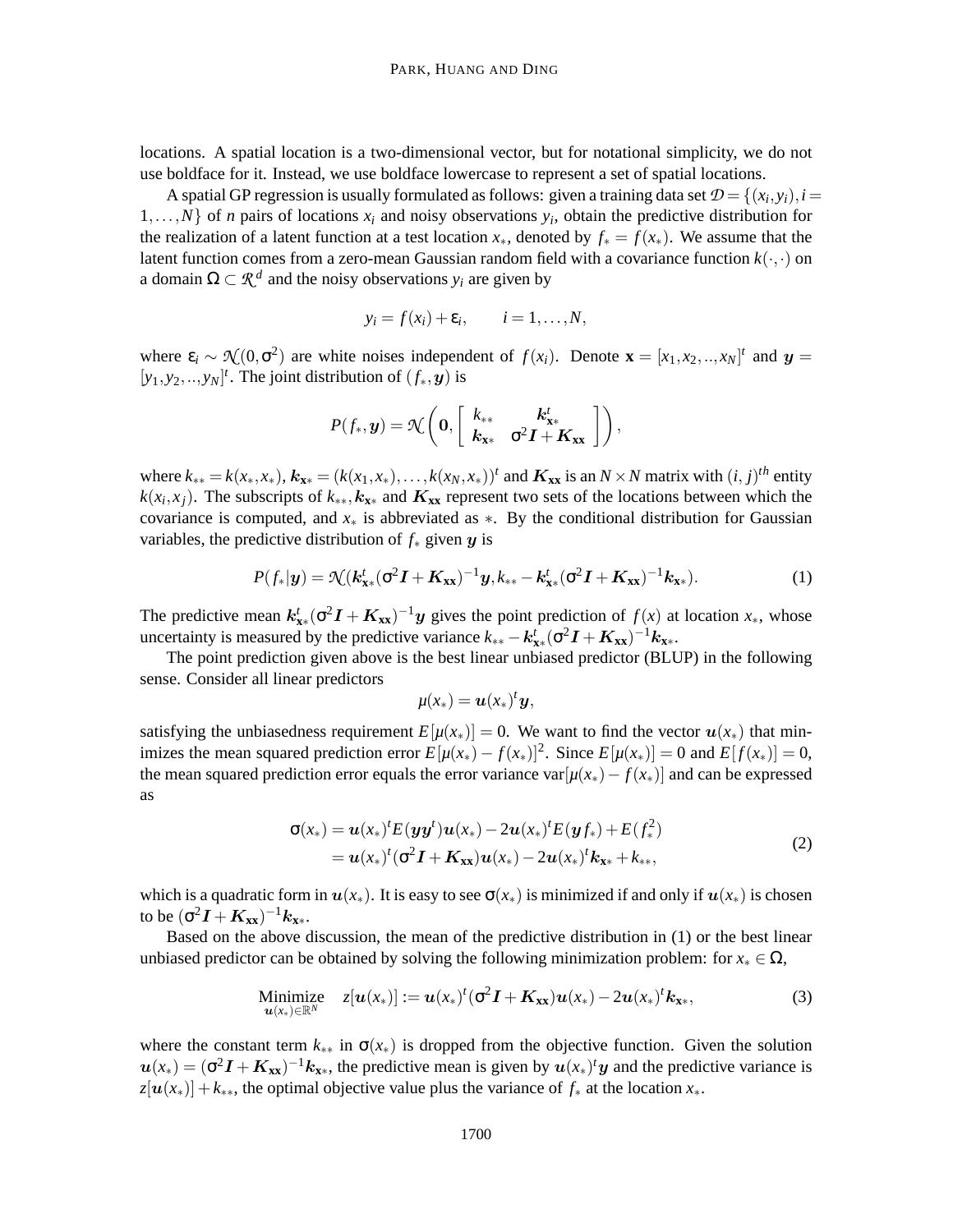The optimization problem (3) and its solution depends on the special location  $x<sub>∗</sub>$  that we seek prediction. However, we are usually interested in predicting at multiple test locations. This motivates us to define another class of optimization problem whose solutions are independent of the location. Note that the optimal solution of (3) has the form of Ak**x**<sup>∗</sup> for an *N* ×*N* matrix A and thus, we can restrict the feasible region for  $u(x_*)$  to  $\mathbb{V} = \{ A k_{x*}; A \in \mathbb{R}^{N \times N} \}$ . This leads to the following optimization problem: for  $x_* \in \Omega$ ,

Minimize 
$$
z[A] := \mathbf{k}_{\mathbf{x} *}^t A^t (\sigma^2 \mathbf{I} + \mathbf{K}_{\mathbf{x} k}) A \mathbf{k}_{\mathbf{x} *} - 2 \mathbf{k}_{\mathbf{x} *}^t A^t \mathbf{k}_{\mathbf{x} *}.
$$
 (4)

The first order necessary condition (FONC) for solving (4) is

$$
\frac{dz[A]}{dA} = 2(\sigma^2 I + K_{xx})Ak_{x*}k_{x*}^t - 2k_{x*}k_{x*}^t = 0.
$$
\n(5)

To obtain  $\vec{A}$ , we need  $N \times N$  equations with respect to  $\vec{A}$ . However, the FONC only provides N equations since  $k_{x*} k_{x*}^t$  is a rank one matrix, and thus it cannot uniquely determine the optimal A. In fact,  $A = (\sigma^2 I + K_{xx})^{-1} (I + B)$ , where B is any matrix satisfying  $Bk_{x*} = 0$ , all satisfies the FONC in  $(5)$ .

Recall that our intention of the reformulation is to produce location-independent solutions. Yet those  $A$ 's satisfying the FONC as mentioned above are still dependent on  $x_*$ , except for  $\widehat{A} = (\sigma^2 I +$  $K_{xx}$ )<sup>-1</sup>, which becomes the one we propose to choose as the solution to the FONC. It is also easy to verify that  $\hat{A} = (\sigma^2 I + K_{xx})^{-1}$  is indeed the optimal solution to (4). The formulation (4) and the above-mentioned rationale for choosing its solution will serve as the basis for the development of local kriging in the next section.

### **3. Domain Decomposition: Globally Connected Local Kriging**

The reformulation of the GP regression as the optimization problem in (4) does not reduce the computational complexity. We still need to compute the matrix inversion in  $\hat{A}$  which requires  $O(N^3)$ computations. To ease the computational burden, our strategy is to approximate the optimization problem (4) by a collection of local optimization problems, each of which is computationally cheap to solve. The local optimization problems are connected in a way ensuring that the spatial prediction function is globally continuous. We present the basic idea in this section and derive the numerical algorithm in the next section.

We decompose the domain  $\Omega$  into *m* disjoint subdomains  $\{\Omega_i\}_{i=1,\dots,m}$ . Let  $\mathbf{x}_i$  be the subset of locations of observed data that belong to  $\Omega_j$  and let  $y_j$  denote the corresponding values of the response variable. Denote by  $n_j$  the number of data points in  $\Omega_j$ . Consider an initial local problem as follows: for  $x_* \in \Omega_j$ ,

Minimize 
$$
k_{\mathbf{x}_j \ast}^t A_j^t (\sigma_j^2 \mathbf{I} + \mathbf{K}_{\mathbf{x}_j \mathbf{x}_j}) A_j k_{\mathbf{x}_{j*}} - 2k_{\mathbf{x}_{j*}}^t A_j^t k_{\mathbf{x}_{j*}},
$$
 (6)

where we introduced the subdomain-dependent noise variance  $\sigma_j^2$ . The minimizer  $A_j = (\sigma_j^2 I +$  $K_{\mathbf{x}_j\mathbf{x}_j}$ )<sup>-1</sup> provides a local predictor,  $\mu_j(x_*) = k_{\mathbf{x}_{j^*}}^t A_j^t y_j$ , for  $x_* \in \Omega_j$ . Computing the local predictor requires only  $O(n_j^3)$  operations for each *j*. By making  $n_j \ll N$ , the saving in computation could be substantial.

As we mentioned in the introduction, the above local kriging will suffer from discontinuities in prediction on boundaries of subdomains. While the prediction on the interior of each subdomain is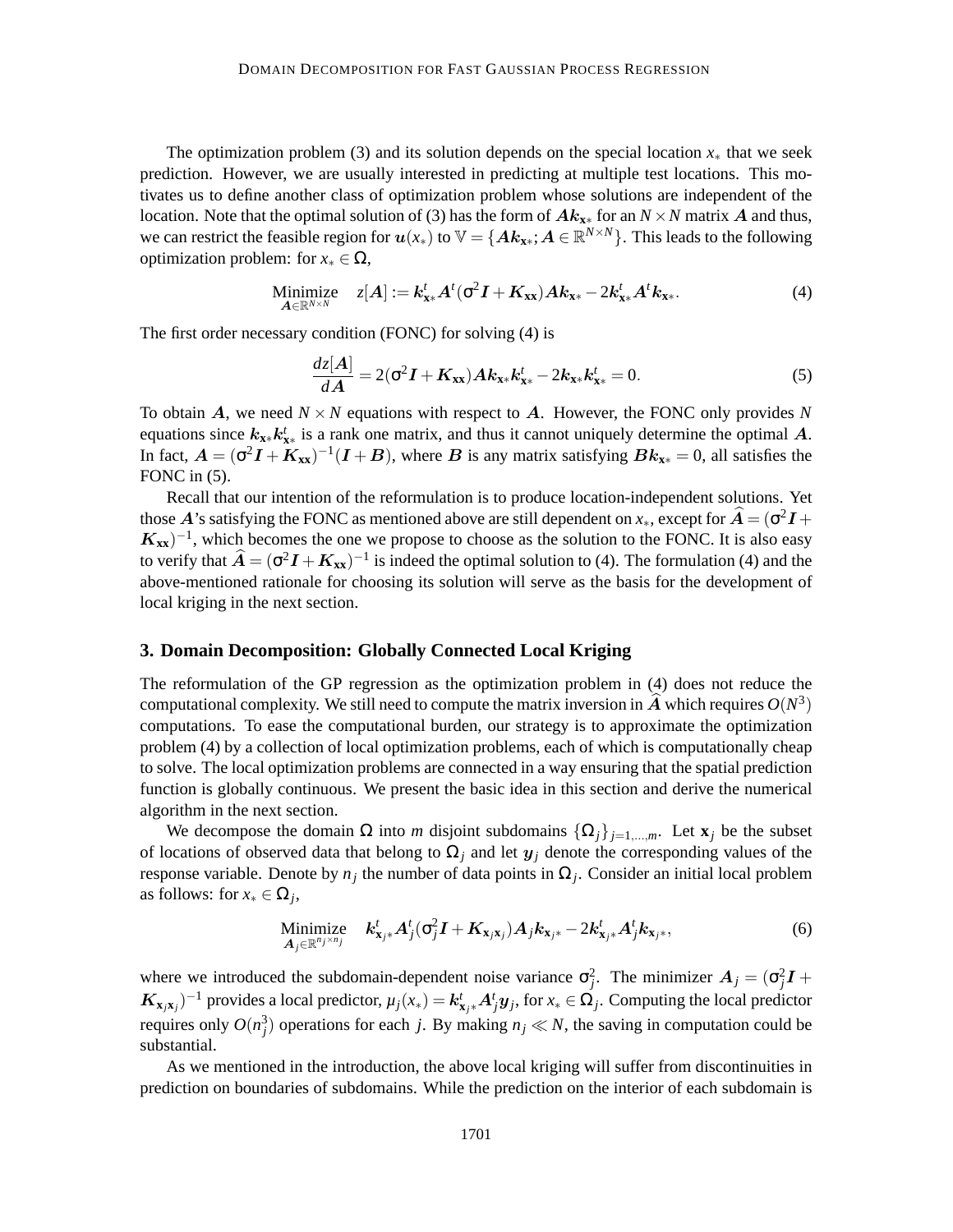independently governed by the corresponding local predictor, the prediction on a boundary comes from the local predictors of at least two subdomains that intersect on the boundary, which provide different predictions. For simplicity, in this paper, we suppose that a boundary is shared by at most two subdomains. In the language of finite element analysis, our subdomains  $\{\Omega_i\}_{i=1,\dots,m}$  form a '*conforming*' mesh of the domain Ω (Ern and Guermond, 2004). Suppose that two neighboring subdomains  $\Omega_i$  and  $\Omega_k$  have a common boundary  $\Gamma_{ik} := \overline{\Omega}_i \cap \overline{\Omega}_k$ , where  $\overline{\Omega}_i$  means the closure of  $\Omega_j$ . Using  $k_{\mathbf{x}_j \circ}$  as the abbreviation of  $k_{\mathbf{x}_j x \circ}$ , we have discontinuities on  $\Gamma_{jk}$ , that is,

$$
\boldsymbol{k}_{\mathbf{x}_j\circ}^t\boldsymbol{A}_j^t\boldsymbol{y}_j\neq \boldsymbol{k}_{\mathbf{x}_k\circ}^t\boldsymbol{A}_k^t\boldsymbol{y}_k \text{ for } x_\circ\in\Gamma_{jk}.
$$

The discontinuity problem of local kriging has been well documented in the literature; see Snelson and Ghahramani (2007, Figure 1).

To fix the problem, we impose continuity constraints on subdomain boundaries when combining the local predictors. Specifically, we impose

(Continuity) 
$$
k_{\mathbf{x}_j\circ}^t A_j^t \mathbf{y}_j = k_{\mathbf{x}_k\circ}^t A_k^t \mathbf{y}_k
$$
 for  $x_\circ \in \Gamma_{jk}$ .

This continuity requirement implies that two mean predictions obtained from local predictors of two neighboring subdomains are the same on the common subdomain boundary. According to (2), the predictive variance is in a quadratic form of the predictive mean. Thus, the continuity of the predictive mean across boundary imply the continuity of the predictive variance.

To incorporate the continuity condition to the local kriging problems, define  $r_{jk}(x_{\circ})$  as a consistent prediction at  $x<sub>○</sub>$  on  $\Gamma_{ik}$ . The continuity condition is converted to the following two separate conditions:

$$
k_{\mathbf{x}_j\circ}^t A_j^t \mathbf{y}_j = r_{jk}(x_\circ)
$$
 and  $k_{\mathbf{x}_k\circ}^t A_k^t \mathbf{y}_k = r_{jk}(x_\circ)$  for  $x_\circ \in \Gamma_{jk}$ .

Adding these conditions as constraints, we revise the initial local problem (6) to the following constrained local problem: for  $x_* \in \Omega_j$ 

$$
\text{LP(j)}: \quad \underset{\mathbf{A}_{j} \in \mathbb{R}^{n_{j} \times n_{j}}}{\text{Minimize}} \quad k_{\mathbf{x}_{j*}}' \mathbf{A}_{j}^{t}(\sigma_{j}^{2} \mathbf{I} + \mathbf{K}_{\mathbf{x}_{j}\mathbf{x}_{j}}) \mathbf{A}_{j} k_{\mathbf{x}_{j*}} - 2k_{\mathbf{x}_{j*}}' \mathbf{A}_{j}^{t} k_{\mathbf{x}_{j*}} \tag{7}
$$
\n
$$
\text{s.t.} \quad k_{\mathbf{x}_{j\circ}}' \mathbf{A}_{j}^{t} \mathbf{y}_{j} = r_{jk}(x_{\circ}) \quad \text{for } x_{\circ} \in \Gamma_{jk} \text{ and } k \in N(j),
$$

where  $N(j) := \{k : \Omega_k$  is next to  $\Omega_j\}$ . Note that  $r_{jk}(x_0)$  is a function of  $x_0$  and is referred to as a *boundary value function* on  $\Gamma_{jk}$ . We ensure the continuity of the prediction across the boundary Γ*jk* by using a common boundary value function *rjk* for two neighboring subdomains Ω*<sup>j</sup>* and Ω*k*. Solving of the constrained local problem **LP(j)** will be discussed in the subsequent section. Since the solution depends on a set of  $r_{ik}$ 's, denoted collectively as  $r_j = \{r_{ik}; k \in N(j)\}\,$ , we denote the solution of (7) as  $A_j(r_j)$ . Note that, if  $r_j$  is given, we can solve the constrained local problem **LP(j)** for each subdomain independently. In reality, *r<sup>j</sup>* is unknown unless additional conditions are used.

To obtain the boundary value functions, we propose to minimize the predictive variances on the subdomain boundaries. The predictive variance at a boundary point  $x<sub>°</sub>$  is given by the objective function of (7), which depends on  $r_i$  and can be written as

$$
\boldsymbol{k}_{\mathbf{x}_j\circ}^t\boldsymbol{A}_j(r_j)^t(\sigma_j^2\boldsymbol{I}+\boldsymbol{K}_{\mathbf{x}_j\mathbf{x}_j})\boldsymbol{A}_j(r_j)\boldsymbol{k}_{\mathbf{x}_j\circ}-2\boldsymbol{k}_{\mathbf{x}_j\circ}^t\boldsymbol{A}_j(r_j)^t\boldsymbol{k}_{\mathbf{x}_j\circ}.
$$

To obtain the collection of all boundary value functions,  $\{r_j\}_{j=1}^m$ , we solve the following optimization problem

Minimize 
$$
\sum_{\{r_j\}_{j=1}^m}^m \sum_{j=1}^m \sum_{k \in N(j)} \sum_{x_\circ \in \Gamma_{jk}} k_{\mathbf{x}_{j\circ}}^t A_j(r_j)^t (\sigma_j^2 \mathbf{I} + \mathbf{K}_{\mathbf{x}_{j\mathbf{x}_j}}) A_j(r_j) k_{\mathbf{x}_{j\circ}} - 2k_{\mathbf{x}_{j\circ}}^t A_j(r_j)^t k_{\mathbf{x}_{j\circ}}.
$$
 (8)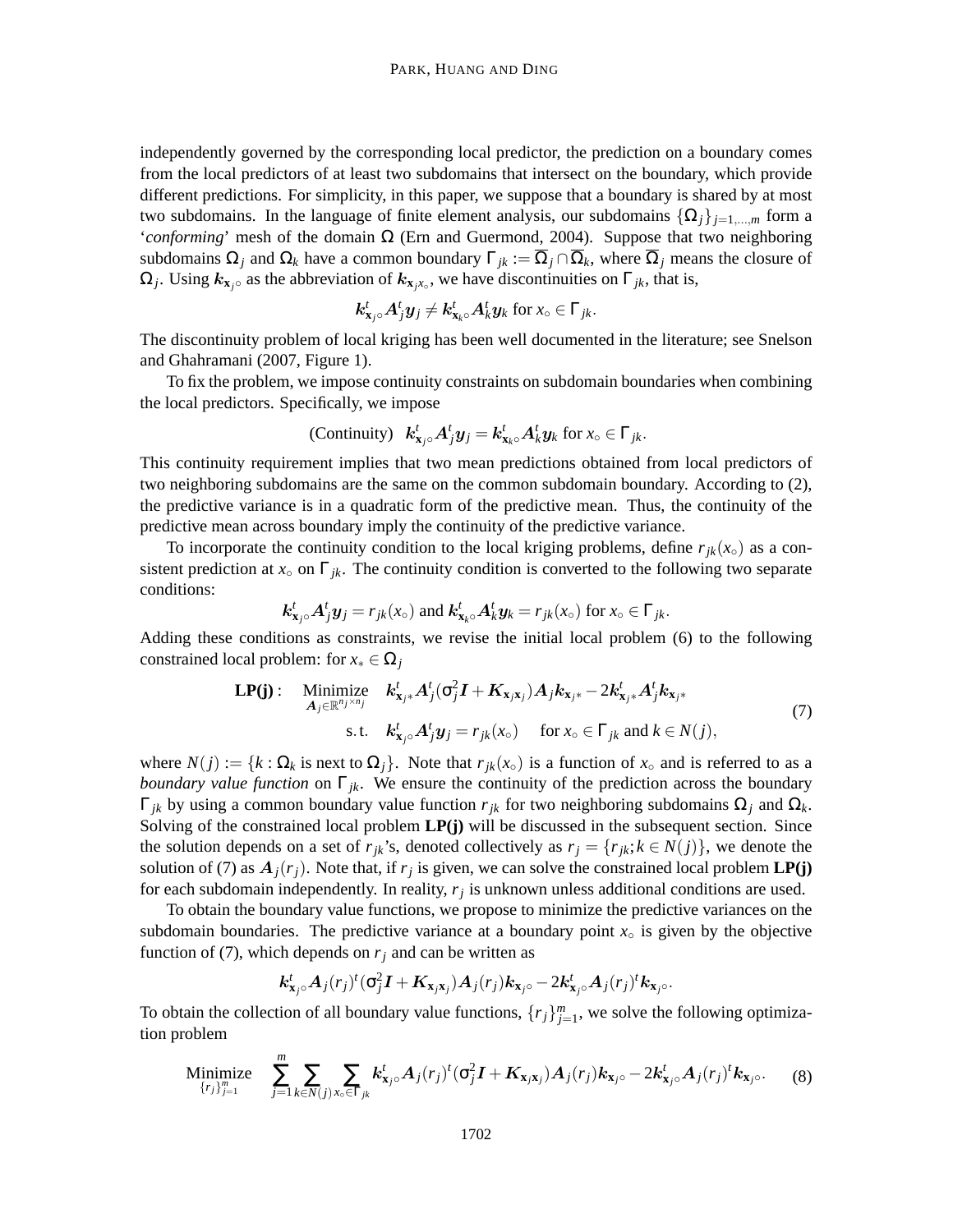Note that we cannot solve optimization over each  $r_j$  separately since  $r_{jk}$  in  $r_j$  is equivalent to  $r_{kj}$ in  $r_k$  so the optimization over  $r_j$  is essentially linked to the optimization over  $r_k$ . In other words, the equations for obtaining the optimized *rj*'s are entangled. We call (8) an *interface equation*, since it solves the boundary values on the interfaces between subdomains. Details of solving these equations will be given in the next section.

To summarize, we reformulate the spatial prediction problem as a collection of local prediction optimization problems, and impose continuity restrictions to these local problems. Our solution strategy is to first solve the interface equations to obtain the boundary value functions, and then to solve the constrained local problems to build the globally connected local predictors. The implementation of this basic idea is given in the next section.

#### **4. Numerical Algorithm Based on Domain Decomposition**

To solve (7) and (8) numerically, we make one simplification that restricts the boundary value functions  $r_{ik}$ 's to be polynomials of a certain degree. Since we want our predictions to be continuous and smooth, and polynomials are dense in the space of continuous functions, such restriction to polynomials does not sacrifice much accuracy. To facilitate computation, we use Lagrange basis polynomials as the basis functions to represent the boundary value functions.

Suppose that we use *p* Lagrange basis polynomials defined at *p* interpolation points that are uniformly spaced on  $\Gamma_{jk}$ . We refer to *p* as the *degrees of freedom*. Let  $r_{jk}$  be a  $p \times 1$  vector that denotes the boundary function  $r_{jk}$  evaluated at the *p* interpolation points. Then  $r_{jk}(x_0)$  can be written as a linear combination

$$
r_{jk}(x_{\circ}) = T_{jk}(x_{\circ})^t r_{jk},\tag{9}
$$

where  $T_{jk}(x_{\circ})$  is a  $p \times 1$  vector with the values of p Lagrange basis polynomials at  $x_{\circ}$  as its elements. Plugging (9) into (7), the local prediction problem becomes for  $x_* \in \Omega_j$ ,

$$
\mathbf{LP(j)}: \quad \underset{\mathbf{A}_{j} \in \mathbb{R}^{n_{j} \times n_{j}}}{\text{Minimize}} \quad k_{\mathbf{x}_{j*}}^{t} A_{j}^{t} (\sigma_{j}^{2} \mathbf{I} + \mathbf{K}_{\mathbf{x}_{j} \mathbf{x}_{j}}) A_{j} k_{\mathbf{x}_{j*}} - 2k_{\mathbf{x}_{j*}}^{t} A_{j}^{t} k_{\mathbf{x}_{j*}} \quad (10)
$$
\n
$$
\text{s.t.} \quad k_{\mathbf{x}_{j\circ}}^{t} A_{j}^{t} \mathbf{y}_{j} = T_{jk} (x_{\circ})^{t} r_{jk} \quad \text{for } x_{\circ} \in \Gamma_{jk} \text{ and } k \in N(j).
$$

Since the constraint in (10) must hold for all points on  $\Gamma_{jk}$ , there are infinite number of constraints to check. One way to handle these constraints is to merge the infinitely many constraints into one constraint by considering the following integral equation:

$$
\int_{\Gamma_{jk}}[\mathbf{k^t_{x_j\circ}}\mathbf{A}^t_j\mathbf{y}_j-\mathbf{T}_{jk}(x_\circ)^t\mathbf{r}_{jk}]^2dx_\circ=0.
$$

The integral depends on the covariance function used and is usually intractable for general covariance functions. Even when the integral has a closed form expression, the expression can be too complicated to ensure a simple solution to the constrained optimization. Consider, for example, the covariance function is a squared exponential covariance function. In this case, the integration can be written as a combination of Gaussian error functions, but still we could not easily have the first order optimal solution for  $A$  with the integral constraint. We thus adopt another simplification, which is to check the constraint only at *q* uniformly spaced points on  $\Gamma_{ik}$ ; these constraint-checking points on a boundary are referred to as *control points*. Although this approach does not guarantee that the continuity constraint is met at all points on  $\Gamma_{jk}$ , we find that the difference of  $k^t_{x_j}$ ° $A^t_j y_j$  and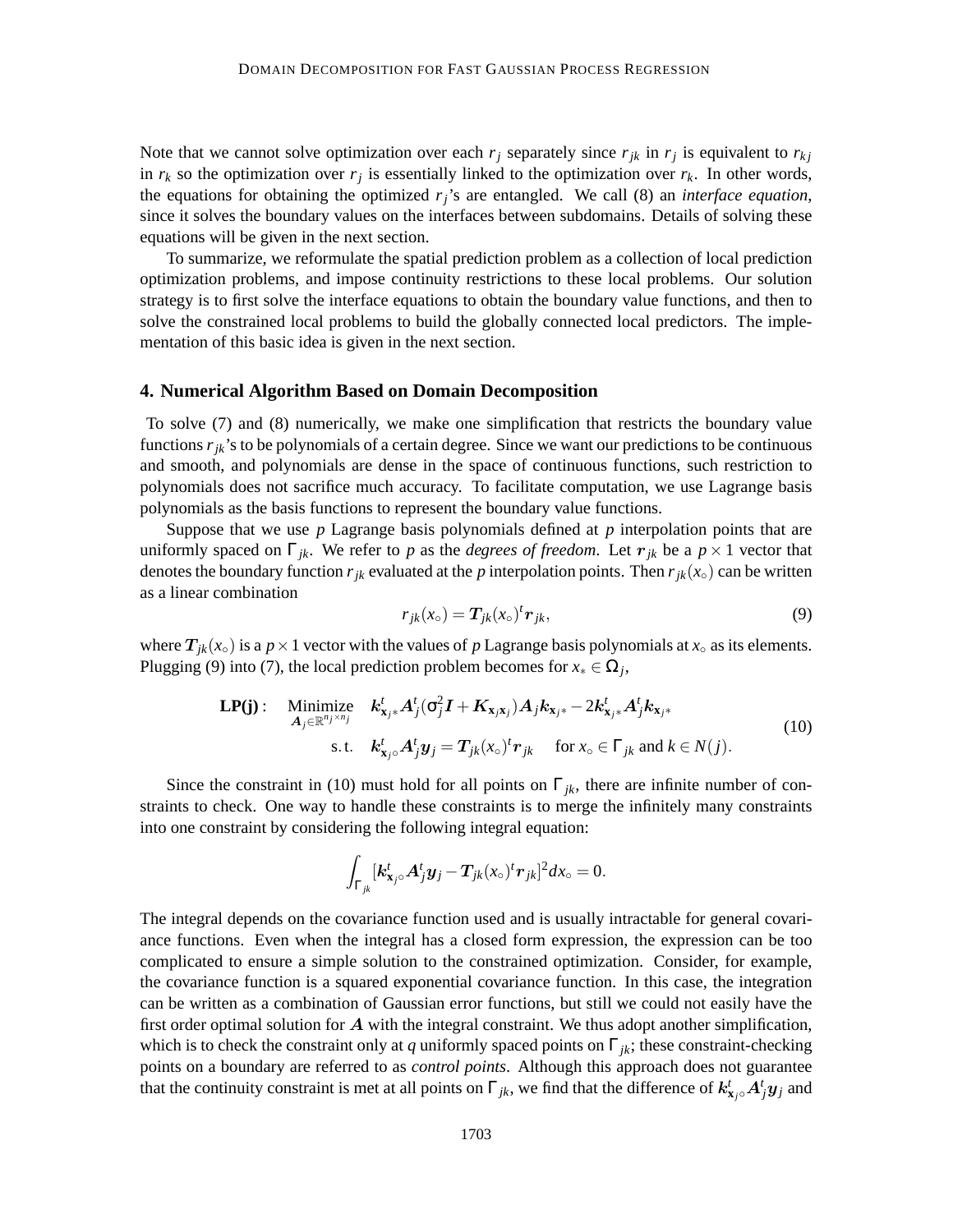$r_{jk}(x_{\circ})$  is small for all  $x_{\circ}$  on  $\Gamma_{jk}$  when *q* is chosen to be reasonably large; see Section 6.2 for some empirical evidence.

Specifically, let  $\mathbf{x}_{jk}^b$  denote the *q* uniformly spaced points on  $\Gamma_{jk}$ . Evaluate  $k_{\mathbf{x}_j}$ ° and  $T_{jk}(x_0)$ when  $x_0$  is taken to be an element of  $\mathbf{x}_{jk}^b$  and denote the results collectively as the  $n_j \times q$  matrix  $K_{\mathbf{x}_j\mathbf{x}_{jk}^b}$  and the  $q \times p$  matrix  $T_{jk}$ , respectively. Then, the continuity constraints at the *q* points are expressed as follows: for  $x_* \in \Omega_j$ ,

$$
\boldsymbol{K}^t_{\boldsymbol{\mathrm{x}}_j\boldsymbol{\mathrm{x}}^b_{jk}}\boldsymbol{A}^t_j\boldsymbol{y}_j=\boldsymbol{T}^t_{jk}\boldsymbol{r}_{jk}.
$$

Consequently, the optimization problem (10) can be rewritten as: for  $x_* \in \Omega_j$ ,

$$
\mathbf{LP(j)}': \quad \underset{\mathbf{A}_{j} \in \mathbb{R}^{n_j \times n_j}}{\text{Minimize}} \quad \mathbf{k}_{\mathbf{x}_{j*}}^t \mathbf{A}_{j}^t(\sigma_j^2 \mathbf{I} + \mathbf{K}_{\mathbf{x}_{j\mathbf{x}_j}}) \mathbf{A}_{j} \mathbf{k}_{\mathbf{x}_{j*}} - 2 \mathbf{k}_{\mathbf{x}_{j*}}^t \mathbf{A}_{j}^t \mathbf{k}_{\mathbf{x}_{j*}} \\
 \text{s.t.} \quad \mathbf{K}_{\mathbf{x}_{j\mathbf{x}_{jk}}^t}^t \mathbf{A}_{j}^t \mathbf{y}_{j} = \mathbf{T}_{jk}^t \mathbf{r}_{jk} \quad \text{for } k \in \mathbb{N}(j).
$$
\n
$$
(11)
$$

Introducing Lagrange multipliers  $\lambda_{ik}(x_*)$  (a  $q \times 1$  vector), the problem becomes an unconstrained problem to minimize the Lagrangian: for  $x_* \in \Omega_j$ ,

$$
L(\boldsymbol{A}_{j},\boldsymbol{\lambda}_{jk}(x_{*})) := \boldsymbol{k}_{\mathbf{x}_{j}*}^{t} \boldsymbol{A}_{j}^{t} (\sigma_{j}^{2} \boldsymbol{I} + \boldsymbol{K}_{\mathbf{x}_{j}*\mathbf{x}_{j}}) \boldsymbol{A}_{j} \boldsymbol{k}_{\mathbf{x}_{j}*} - 2 \boldsymbol{k}_{\mathbf{x}_{j}*}^{t} \boldsymbol{A}_{j}^{t} \boldsymbol{k}_{\mathbf{x}_{j}*} - \sum_{k \in N(j)} \lambda_{jk} (x_{*})^{t} [\boldsymbol{K}_{\mathbf{x}_{j}*\mathbf{x}_{jk}}^{t} \boldsymbol{A}_{j}^{t} \boldsymbol{y}_{j} - \boldsymbol{T}_{jk}^{t} \boldsymbol{r}_{jk}].
$$
 (12)

Let  $\lambda_j(x_*)$  denote a  $q_j \times 1$  vector formed by stacking those  $\lambda_{jk}(x_*)$ 's for  $k \in N(j)$  where  $q_j :=$  $q|N(j)|$ . Let  $\mathbf{x}_j^b$  denote the collection of  $\mathbf{x}_{jk}^b$  for all  $k \in N(j)$ . We form  $K_{\mathbf{x}_j\mathbf{x}_j^b}$  by columnwise binding  $K_{\mathbf{x}_j\mathbf{x}_{jk}^b}$  and form  $T_j^tr_j$  by row-wise binding  $T_{jk}^tr_{jk}$ . The Lagrangian becomes: for  $x_* \in \Omega_j$ ,

$$
L(A_j, \lambda_{jk}(x_*)) := \mathbf{k}_{\mathbf{x}_{j}*}^{t} A_j^t(\sigma_j^2 \mathbf{I} + \mathbf{K}_{\mathbf{x}_{j}\mathbf{x}_{j}}) A_j \mathbf{k}_{\mathbf{x}_{j}*} - 2 \mathbf{k}_{\mathbf{x}_{j}*}^{t} A_j^t \mathbf{k}_{\mathbf{x}_{j}*} - \lambda_j (x_*)^t [\mathbf{K}_{\mathbf{x}_{j}\mathbf{x}_{j}^b}^t A_j^t \mathbf{y}_{j} - \mathbf{T}_j^t \mathbf{r}_{j}].
$$

The first order necessary conditions (FONC) for local optima are: for  $x_* \in \Omega_j$ ,

$$
\frac{d}{dA_j}L(A_j,\lambda_{jk}) = 2(\sigma_j^2 I + K_{\mathbf{x}_j\mathbf{x}_j})A_j k_{\mathbf{x}_j *} k_{\mathbf{x}_j *}^t - 2k_{\mathbf{x}_j *} k_{\mathbf{x}_j *}^t - \mathbf{y}_j \lambda_j^t(x_*) K_{\mathbf{x}_j \mathbf{x}_j^b}^t = 0, \qquad (13)
$$

$$
\frac{d}{d\lambda_j}L(A_j,\lambda_j) = K_{\mathbf{x}_j\mathbf{x}_j^b}^t A_j^t \mathbf{y}_j - T_j^t \mathbf{r}_j = 0.
$$
\n(14)

As in the unconstrained optimization case, that is, (4) and (5), the FONC (13) provides insufficient number of equations to uniquely determine the optimal  $A_i$  and  $\lambda_i(x_*)$ . To see this, note that we have  $n_j \times n_j$  unknowns from  $A_j$  and  $q_j$  unknowns from  $\lambda_j(x_*)$ . Equation (13) provides only  $n_j$  distinguishable equations due to the matrix of rank one,  $k_{\mathbf{x}_{j}*} k_{\mathbf{x}_{j}*}^t$ , and Equation (14) adds  $q_j$  $(= q|N(j))$  linear equations. Thus, in order to find a sensible solution, we will follow our solutionchoosing rationale stated in Section 2, which is to look for the location-independent solution.

To proceed, first, we change our target of obtaining the optimal  $A_j$  to an easier task of obtaining  $u(x_*) = A_j k_{x_j*}$ , which is the quantity directly needed for the local predictor  $u(x_*)^t y_j$ . From Equation (13), we have that

$$
A_j k_{\mathbf{x}_{j^*}} = (\sigma_j^2 \mathbf{I} + \mathbf{K}_{\mathbf{x}_{j\mathbf{x}_{j}}})^{-1} \left( k_{\mathbf{x}_{j^*}} + \frac{1}{2} y_j \lambda_j (x_*)^t \mathbf{K}_{\mathbf{x}_{j} \mathbf{x}_{j}^b}^t (k_{\mathbf{x}_{j^*}}^t k_{\mathbf{x}_{j^*}})^{-1} k_{\mathbf{x}_{j^*}} \right).
$$
 (15)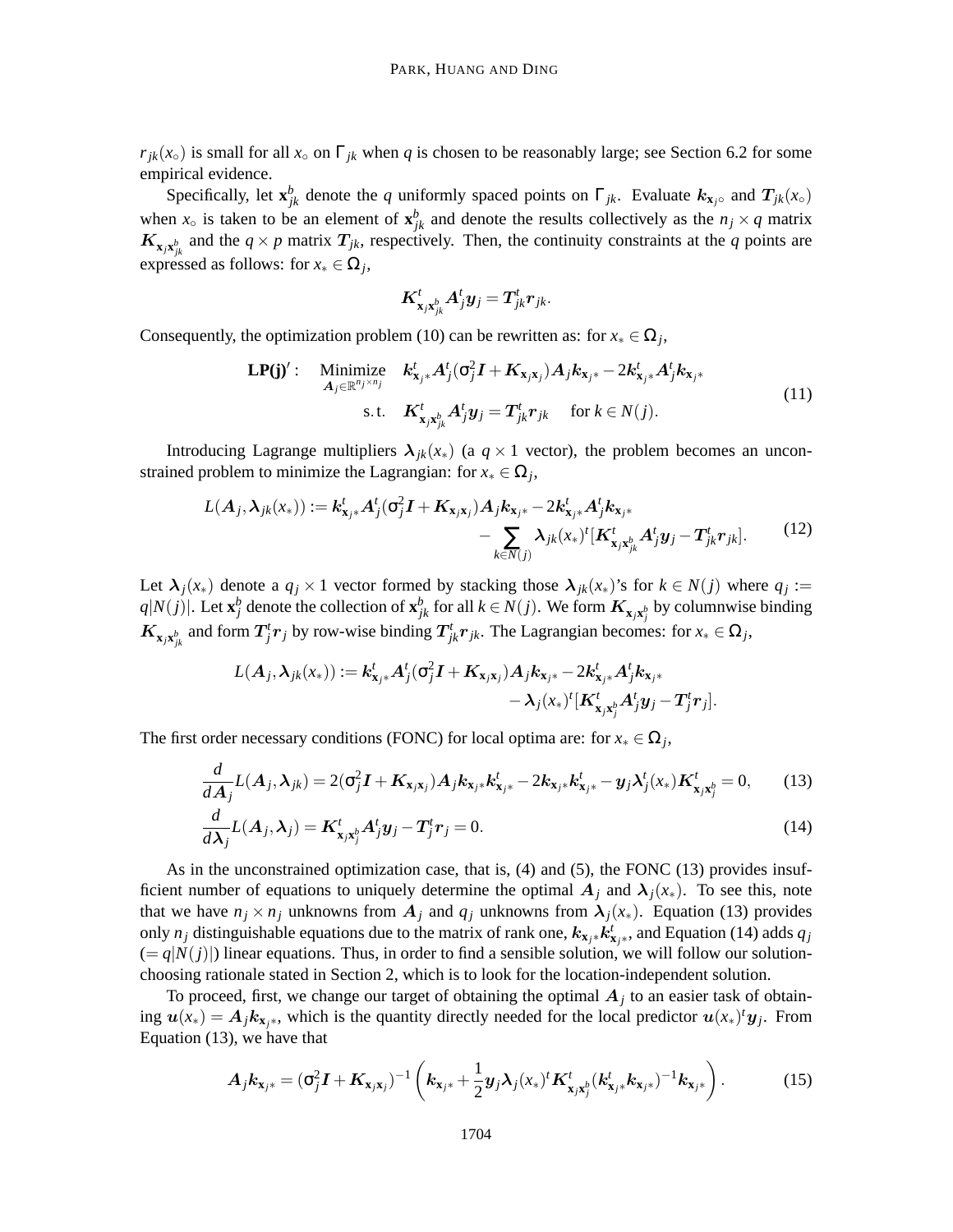From here, the only thing that needs to be determined is the  $q_j \times 1$  vector  $\lambda_j(x_*)$ , which comes out from the Lagrangian (12). We have  $q_i$  equations from (14) to determine  $\lambda_i(x_*)$ , so we restrict the solution space for  $\lambda_j(x_*)$  to a space fully specified by  $q_j$  unknowns. Specifically, we let  $\lambda_j(x_*)$ be proportional to  $k_{\mathbf{x}^b_j*}$ , which is inversely related to the distance of  $x_*$  from the boundary points in *j*  $\mathbf{x}_j^b$ . More precisely, we set  $\boldsymbol{\lambda}_j(x_*) = \boldsymbol{\Lambda}_j(k_j^t)$  $\left(\textbf{k}_{\textbf{x}^b_j*}^t \textbf{k}_{\textbf{x}^b_j*})^{-1/2} \textbf{k}_{\textbf{x}^b_j*}, \text{where } \left(\textbf{k}_{\textbf{x}^b_j*}^t \right)$  $\int_{\mathbf{x}_{j}^{b_{\ast}}}^{\mathbf{t}} \mathbf{k}_{\mathbf{x}_{j}^{b_{\ast}}}\big)^{-1/2}$  is a scaling factor to normalize the vector  $k_{\mathbf{x}^b_{j^*}}$  to unit length, and  $\Lambda_j$  is a  $q_j \times q_j$  unknown diagonal matrix whose diagonal elements are collectively denoted as a column vector  $\lambda_j$ . Note that the newly defined  $\lambda_j$ no longer depends on locations.

The optimal  $\lambda_j$  is obtained by using (15) to evaluate  $A_j k_{\mathbf{x}_{j^*}}$  at the  $q_j$  points  $\mathbf{x}_{jk}^b$  ( $k \in N(j)$ ) on the boundaries and then solving (14). The optimal solution is (derivation in Appendix A)

$$
A_{j}k_{\mathbf{x}_{j*}} = (\sigma_{j}^{2}I + K_{\mathbf{x}_{j}\mathbf{x}_{j}})^{-1}
$$
\n
$$
\left(k_{\mathbf{x}_{j*}} + \frac{1}{2}y_{j}\lambda_{j}^{t}[(k_{\mathbf{x}_{j*}}^{t}k_{\mathbf{x}_{j*}})^{-1/2}k_{\mathbf{x}_{j*}}] \circ [K_{\mathbf{x}_{j}\mathbf{x}_{j}}^{t}k_{\mathbf{x}_{j*}}(k_{\mathbf{x}_{j*}}^{t}k_{\mathbf{x}_{j*}})^{-1}]\right),
$$
\n
$$
\lambda_{j} = 2G_{j}\frac{T_{j}^{t}r_{j} - K_{\mathbf{x}_{j}\mathbf{x}_{j}^{b}}^{t}(\sigma_{j}^{2}I + K_{\mathbf{x}_{j}\mathbf{x}_{j}})^{-1}y_{j}}{y_{j}^{t}(\sigma_{j}^{2}I + K_{\mathbf{x}_{j}\mathbf{x}_{j}})^{-1}y_{j}},
$$
\n
$$
G_{j}^{-1} = \{\text{diag}_{1/2}[(K_{\mathbf{x}_{j}^{b}\mathbf{x}_{j}^{b}}^{t}K_{\mathbf{x}_{j}^{b}\mathbf{x}_{j}^{b}})^{-1}]K_{\mathbf{x}_{j}^{b}\mathbf{x}_{j}^{b}}\} \circ \{K_{\mathbf{x}_{j}\mathbf{x}_{j}^{b}}^{t}K_{\mathbf{x}_{j}\mathbf{x}_{j}^{b}}^{t}K_{\mathbf{x}_{j}\mathbf{x}_{j}^{b}})^{-1}]\},
$$
\n(16)

where  $A \circ B$  is a Hadamard product of matrix  $A$  and  $B$ , diag<sub>1/2</sub>[A] is a diagonal matrix with its diagonal elements the same as the square root of the diagonal elements of  $A$ , and note that  $G_j^{-1}$  is symmetric. To simplify the expression, we define

$$
\boldsymbol{h}_j := (\sigma_j^2 \boldsymbol{I} + \boldsymbol{K}_{\boldsymbol{x}_j \boldsymbol{x}_j})^{-1} \boldsymbol{y}_j \text{ and } \boldsymbol{\bar{k}}_{\boldsymbol{x}^b_{j^*}} := [(\boldsymbol{k}^t_{\boldsymbol{x}^b_{j^*}} \boldsymbol{k}_{\boldsymbol{x}^b_{j^*}})^{-1/2} \boldsymbol{k}_{\boldsymbol{x}^b_{j^*}}] \circ [\boldsymbol{K}^t_{\boldsymbol{x}_j \boldsymbol{x}^b_j} \boldsymbol{k}_{\boldsymbol{x}_j^*} (\boldsymbol{k}^t_{\boldsymbol{x}_j \boldsymbol{x}} \boldsymbol{k}_{\boldsymbol{x}_j^*})^{-1}].
$$

The optimal solution becomes

$$
A_j k_{\mathbf{x}_{j^*}} = (\sigma_j^2 I + K_{\mathbf{x}_{j\mathbf{x}_{j}}})^{-1} \left( k_{\mathbf{x}_{j^*}} + \frac{y_j (T_j^t r_j - K_{\mathbf{x}_{j\mathbf{x}_{j}^{b}}}^t h_j)^t G_j}{y_j^t h_j} \bar{k}_{\mathbf{x}_{j^*}^{b}} \right).
$$
 (17)

It follows from (17) that the local mean predictor is

$$
\hat{p}_j(x_*; r_j) := \mathbf{k}_{\mathbf{x}_{j*}}^t \mathbf{A}_{j}^t \mathbf{y}_j = \mathbf{k}_{\mathbf{x}_{j*}}^t \mathbf{h}_j + \bar{k}_{\mathbf{x}_{j*}^b}^t \mathbf{G}_j (\mathbf{T}_j^t r_j - \mathbf{K}_{\mathbf{x}_{j} \mathbf{x}_{j}^b}^t \mathbf{h}_j),
$$
\n(18)

for  $x_* \in \Omega_j$ . The local mean predictor is the sum of two terms: the first term,  $k^t_{x_j *} h_j$ , is the standard local kriging predictor without any boundary constraints; the second term is a scaled version of  $T^t_j r_j - K^t_{\mathbf{x}_j \mathbf{x}_j^b} h_j$ , that is, the mismatches between the boundary value function and the unconstrained local kriging prediction. If *x*<sup>∗</sup> is one of the control points, then the local mean predictor given in (18) matches exactly the value given by the boundary value function.

The use of the local mean predictor in (18) relies on the knowledge of vector  $r_j$  which identifies  $|N(j)|$  boundary value functions defined on  $|N(j)|$  boundaries surrounding  $\Omega_j$ . The  $r_j$  is equivalent to mean prediction (18) at  $\mathbf{x}_j^b$ . We choose the solution of  $r_j$  such that it minimizes the predictive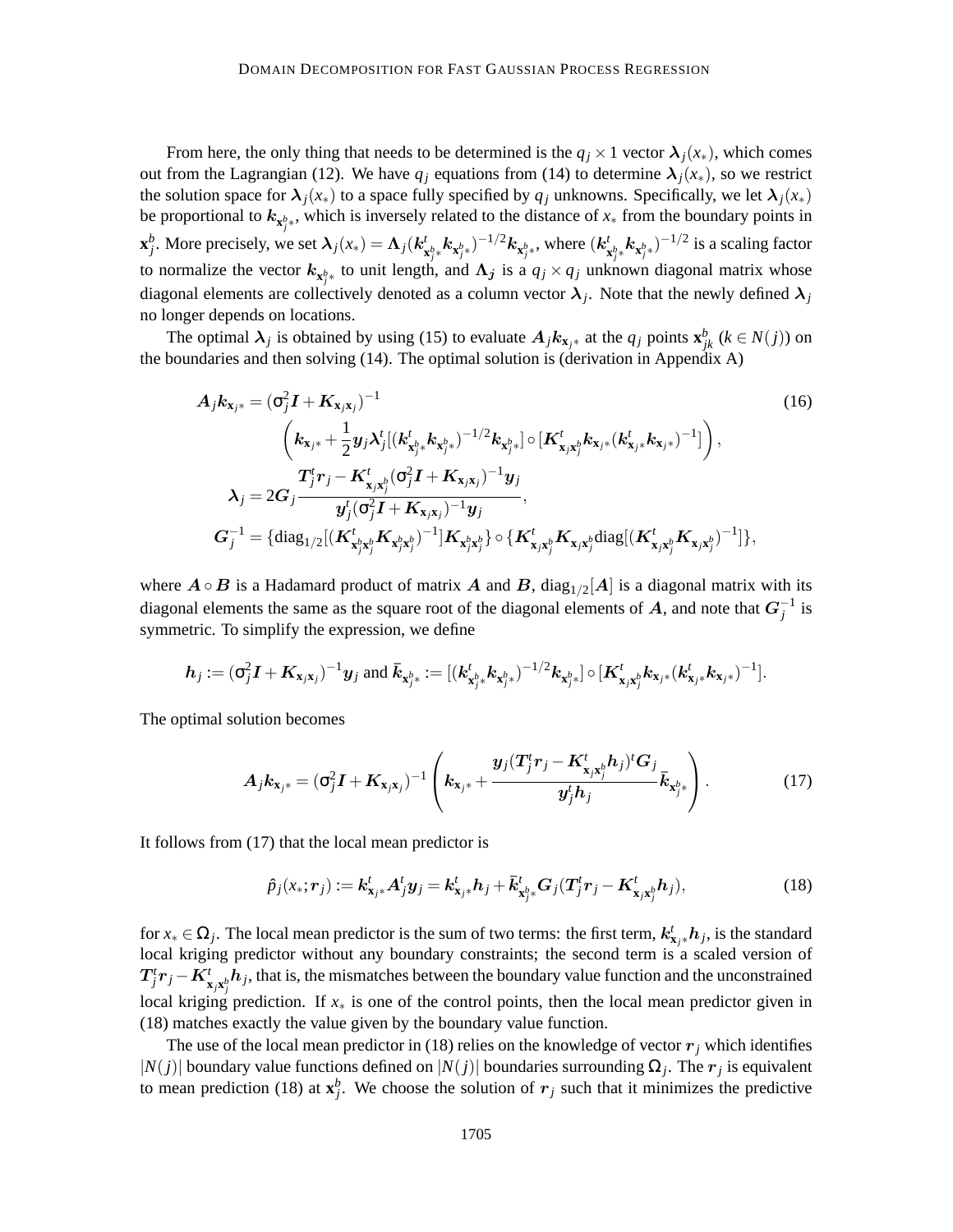variance at  $\mathbf{x}_j^b$ . The local predictive variance is computed by

$$
\hat{\sigma}_{j}(x_{*};r_{j}) = k_{**} + k_{\mathbf{x}_{j}*}^{t} A_{j}^{t}(\sigma_{j}^{2}I + K_{\mathbf{x}_{j}\mathbf{x}_{j}}) A_{j} k_{\mathbf{x}_{j}*} - 2k_{\mathbf{x}_{j}*}^{t} A_{j}^{t} k_{\mathbf{x}_{j}*} \n= k_{**} - k_{\mathbf{x}_{j}*}^{t}(\sigma_{j}^{2}I + K_{\mathbf{x}_{j}\mathbf{x}_{j}})^{-1} k_{\mathbf{x}_{j}*} \n+ \frac{\bar{k}_{\mathbf{x}_{j}^{k}*}^{t} G_{j}(T_{j}^{t}r_{j} - K_{\mathbf{x}_{j}\mathbf{x}_{j}^{k}}^{t} h_{j})(T_{j}^{t}r_{j} - K_{\mathbf{x}_{j}\mathbf{x}_{j}^{k}}^{t} h_{j})^{t} G_{j} \bar{k}_{\mathbf{x}_{j}*}^{t}}{h_{j}^{t} y_{j}}.
$$
\n(19)

The second equality of (19) is obtained by plugging (17) into the first equality of (19). Since evaluating  $\bar{k}_{\mathbf{x}^b_j*}$  at each point in  $\mathbf{x}^b_j$  and combining them in columnwise results in  $G_j^{-1}$ , the predictive variances at  $\mathbf{x}_j^b$  can be simplified as

$$
\hat{\boldsymbol{\sigma}}_j(\mathbf{x}_j^b; \boldsymbol{r}_j) = \text{diag}_c[(\boldsymbol{T}_j^t \boldsymbol{r}_j - \boldsymbol{K}_{\mathbf{x}_j \mathbf{x}_j^b}^t \boldsymbol{h}_j) (\boldsymbol{T}_j^t \boldsymbol{r}_j - \boldsymbol{K}_{\mathbf{x}_j \mathbf{x}_j^b}^t \boldsymbol{h}_j)^t]/(\boldsymbol{h}_j^t \boldsymbol{y}_j) + \text{constant},
$$

where  $\text{diag}_c[A]$  is a column vector of the diagonal elements of matrix  $A$ . Omitting a constant, the summation of the predictive variances at  $\mathbf{x}_j^b$  is

$$
\begin{aligned} S_j(\boldsymbol{r}_j) &= \mathbf{1}^t \text{diag}_c[(\boldsymbol{T}_j^t \boldsymbol{r}_j - \boldsymbol{K}_{\mathbf{x}_j \mathbf{x}_j^b}^t \boldsymbol{h}_j)(\boldsymbol{T}_j^t \boldsymbol{r}_j - \boldsymbol{K}_{\mathbf{x}_j \mathbf{x}_j^b}^t \boldsymbol{h}_j)^t]/(\boldsymbol{h}_j^t \boldsymbol{y}_j) \\ &= \text{trace}[(\boldsymbol{T}_j^t \boldsymbol{r}_j - \boldsymbol{K}_{\mathbf{x}_j \mathbf{x}_j^b}^t \boldsymbol{h}_j)(\boldsymbol{T}_j^t \boldsymbol{r}_j - \boldsymbol{K}_{\mathbf{x}_j \mathbf{x}_j^b}^t \boldsymbol{h}_j)^t]/(\boldsymbol{h}_j^t \boldsymbol{y}_j) \\ &= (\boldsymbol{T}_j^t \boldsymbol{r}_j - \boldsymbol{K}_{\mathbf{x}_j \mathbf{x}_j^b}^t \boldsymbol{h}_j)^t (\boldsymbol{T}_j^t \boldsymbol{r}_j - \boldsymbol{K}_{\mathbf{x}_j \mathbf{x}_j^b}^t \boldsymbol{h}_j)/(\boldsymbol{h}_j^t \boldsymbol{y}_j). \end{aligned}
$$

We propose to minimize with respect to  ${r_j}_{j=1}^m$  the summation of predictive variances at all boundary points over all subdomains, that is,

Minimize 
$$
\sum_{\{\boldsymbol{r}_j\}_{j=1}^m}^m S_j(\boldsymbol{r}_j).
$$
 (20)

This is the realized version of (8) in our numerical solution procedure. Because this is a quadratic programming with respect to  $r_j$ , we can easily see that the optimal boundary values  $r_{jk}$  at  $\mathbf{x}_{jk}^b$  are given by (derivation in Appendix B)

$$
\boldsymbol{r}_{jk} = (\boldsymbol{T}^t_{jk}\boldsymbol{T}_{jk})^{-1}\boldsymbol{T}^t_{jk}\left[\frac{\boldsymbol{h}^t_{k}\boldsymbol{y}_{k}}{\boldsymbol{h}^t_{j}\boldsymbol{y}_{j} + \boldsymbol{h}^t_{k}\boldsymbol{y}_{k}}\boldsymbol{K}^t_{\boldsymbol{x}_{j}\boldsymbol{x}_{jk}^b}\boldsymbol{h}_{j} + \frac{\boldsymbol{h}^t_{j}\boldsymbol{y}_{j}}{\boldsymbol{h}^t_{j}\boldsymbol{y}_{j} + \boldsymbol{h}^t_{k}\boldsymbol{y}_{k}}\boldsymbol{K}^t_{\boldsymbol{x}_{k}\boldsymbol{x}_{jk}^b}\boldsymbol{h}_{k}\right].
$$
 (21)

Apparently, the minimizer of (20) is a weighted average of the mean predictions from two standard local GP predictors of neighboring subdomains.

In summary, we first solve the interface Equation (20) for all  $\Gamma_{kj}$  to obtain  $r_j$ 's so that its choice makes local predictors continuous across internal boundaries. Given  $r_j$ 's, we solve each local problem **LP(j)'**, whose solution is given by (16) and yields the local mean predictors in (18) and the local predictive variance in (19). To simplify the expression of local predictive variance, we define a  $u_i$  as

$$
\boldsymbol{u}_j := \boldsymbol{G}_j (\boldsymbol{T}_j^t \boldsymbol{r}_j - \boldsymbol{K}_{\boldsymbol{\mathrm{x}}_j \boldsymbol{\mathrm{x}}_j^b}^t \boldsymbol{h}_j),
$$

so that the predictive variance in (19) can be written as

$$
\hat{\sigma}_j(x_*; \bm{r}_j) = k_{**} - \bm{k}_{\mathbf{x}_{j^*}}^t(\sigma_j^2 \bm{I} + \bm{K}_{\mathbf{x}_{j} \mathbf{x}_{j}})^{-1} \bm{k}_{\mathbf{x}_{j^*}} + \bar{\bm{k}}_{\mathbf{x}_{j^*}^b}^t \bm{u}_j \bm{u}_j^t \bar{\bm{k}}_{\mathbf{x}_{j^*}^b} / (\bm{h}_j^t \bm{y}_j),
$$

A summary of the algorithm (labeled as DDM), including the steps of making the mean prediction and computing the predictive variance, is given in Algorithm 1.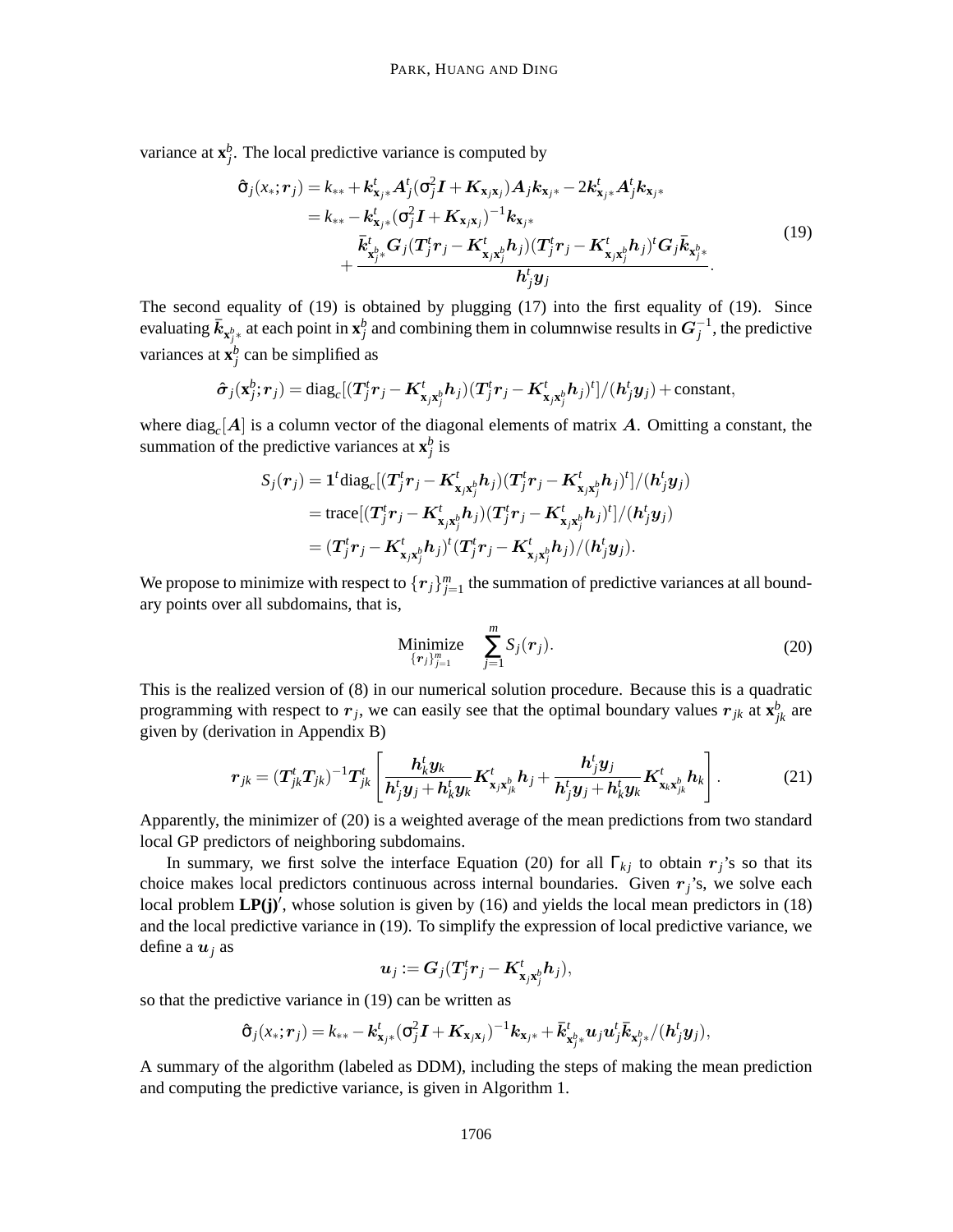**Algorithm 1.** Domain Decomposition Method (DDM). 1. **Partition** domain  $\Omega$  into subdomains  $\Omega_1, \ldots, \Omega_m$ . 2. **Precompute**  $H_j$ ,  $h_j$ ,  $G_j$  and  $c_j$  for each subdomain  $\Omega_j$  using  $\boldsymbol{H}_j \leftarrow (\sigma_j^2 \boldsymbol{I} + \boldsymbol{K}_{\mathbf{x}_j \mathbf{x}_j})^{-1}, \boldsymbol{h}_j \leftarrow \boldsymbol{H}_j \boldsymbol{y}_j, c_j \leftarrow \boldsymbol{y}_j^t \boldsymbol{h}_j,$ and  $G_j \leftarrow (\{\text{diag}_{1/2}[(K_{\mathbf{x}_j^b\mathbf{x}_j^b}^t K_{\mathbf{x}_j^b\mathbf{x}_j^b})^{-1}]\mathbf{K}_{\mathbf{x}_j^b\mathbf{x}_j^b}]$  $\circ \{ \boldsymbol{K}^t_{\mathbf{x}_j \mathbf{x}^b_j} \tilde{\boldsymbol{K}}_{\mathbf{x}_j \mathbf{x}^b_j} \text{diag}[(\boldsymbol{K}^t_{\mathbf{x}_j \mathbf{x}^b_j} \boldsymbol{K}_{\mathbf{x}_j \mathbf{x}^b_j})^{-1}]\})^{-1}.$ 3. **Solve** the interface equation for  $j = 1, ..., m$  and  $k \in N(j)$ :  $\boldsymbol{r}_{jk} = (\boldsymbol{T}^t_{jk}\boldsymbol{T}_{jk})^{-1}\boldsymbol{T}^t_{jk}\left[\frac{c_k}{c_j+c_k}\boldsymbol{K}^t_{\boldsymbol{\mathrm{x}}_j\boldsymbol{\mathrm{x}}^b_{jk}}\boldsymbol{h}_j + \frac{c_j}{c_j+c_k}\boldsymbol{K}^t_{\boldsymbol{\mathrm{x}}_k\boldsymbol{\mathrm{x}}^b_{jk}}\boldsymbol{h}_k\right]$ Ť . 4. **Compute** the quantities in the local predictor. For each  $\Omega_j$ , i)  $\boldsymbol{u}_j \leftarrow \boldsymbol{G}_j(\boldsymbol{T}_j^t\boldsymbol{r}_j - \boldsymbol{K}_{\mathbf{x}_j\mathbf{x}_j^b}^t\boldsymbol{h}_j).$ 5. **Predict** at location  $x_*$ . If  $x_*$  is in  $\Omega_j$ , i)  $\bar{k}_{\mathbf{x}_{j}^{b_{*}}} = [(k_{j}^{t})]$  ${}^t_{\mathbf{x}^b_j*} \pmb{k}_{\mathbf{x}^b_j*})^{-1/2} \pmb{k}_{\mathbf{x}^b_j*}] \circ [\pmb{K}^t_{\mathbf{x}_j\mathbf{x}^b_j} \pmb{k}_{\mathbf{x}_{j^*}} (\pmb{k}^t_{\mathbf{x}_{j^*}} \pmb{k}_{\mathbf{x}_{j^*}})^{-1}].$ ii)  $\hat{p}_j(x_*; \mathbf{r}_j) \leftarrow \mathbf{k}_{\mathbf{x}_{j^*}}^t \mathbf{h}_j + \overline{\mathbf{k}}_{\mathbf{x}_{j^*}}^t \mathbf{u}_j.$ iii)  $\hat{\sigma}_j(x_*,\bm{r}_j) \leftarrow k_{**} - \bm{k}^t_{\mathbf{x}_{j^*}} \bm{H}_j \bm{k}_{\mathbf{x}_{j^*}} + \bar{k}^t_{\mathbf{x}^b_{j^*}} \bm{u}_j \bm{u}_j^t \bar{k}_{\mathbf{x}^b_{j^*}} / c_j.$ 

**Remark 1 Analysis of computational complexity.** *Suppose that*  $n_j = B$  for  $j = 1, ..., m$ . The *computational complexity for the precomputation step in Algorithm 1 is*  $O(mB^3)$ *, or equivalently, O*(*NB*<sup>2</sup> )*. If we denote the number of sharing boundaries by w, the complexity for solving the inter*face equation is  $O(wqB + q^3)$ , where the inversion in  $(T^t_{jk}T_{jk})^{-1}T^t_{jk}$  is counted once because the  $T_{ik}$  *matrix is essentially the same for all subdomains if we use the same polynomial evaluated at the same number of equally spaced locations. Since w is no more than dm for rectangle-shaped subdomains, the computation required to solve the interface equation is dominated by O*(*dmqB*)*, or equivalently, O*( $dqN$ ). Since computing  $u_j$ 's requires only  $O(mq^2)$  operations, the total complexity *for performing Step 1 through 4 is O*(*NB*<sup>2</sup> +*dqN*)*. We call this the 'training time complexity'. For* small q and d, the complexity can be simplified to  $O(NB^2 + N)$ , which is clearly dominated by  $NB^2$ . *The existence of the dqN term also indicates that it does not help with computational saving to use too many control points on boundaries. On the other hand, we also observe empirically that using q greater than eight does not render significant gain in terms of reduction in boundary prediction mismatches (see Figure 2 and related discussion). Hence, we believe that q should, and could, be kept at a small value.*

The prediction step requires  $O(B)$  computation for predictive mean and  $O(B^2)$  for predictive *variance after pre-computing* h*<sup>j</sup> and* u*<sup>j</sup> . The complexities for training and prediction is summarized in Table 1 with a comparison to several other methods including FIC, PIC, BCM, and LPR. Note that the second row in Table 1 is the computational complexity for a fully parallelized domain decomposition approach (denoted by P-DDM), which will be explained later in Section 6.7, and BGP in the sixth row refers to the Bagged Gaussian Process, to be explained in Section 6.*

**Remark 2 One dimensional case.** *The derivation in this section simplifies significantly in the one dimensional case. In fact, all results hold with the simplification*  $p = q = 1$ *. When*  $d = 1$ *,*  $\Gamma_{ik}$  *has only one point and there is no need to define a polynomial boundary value function. Denote by rjk*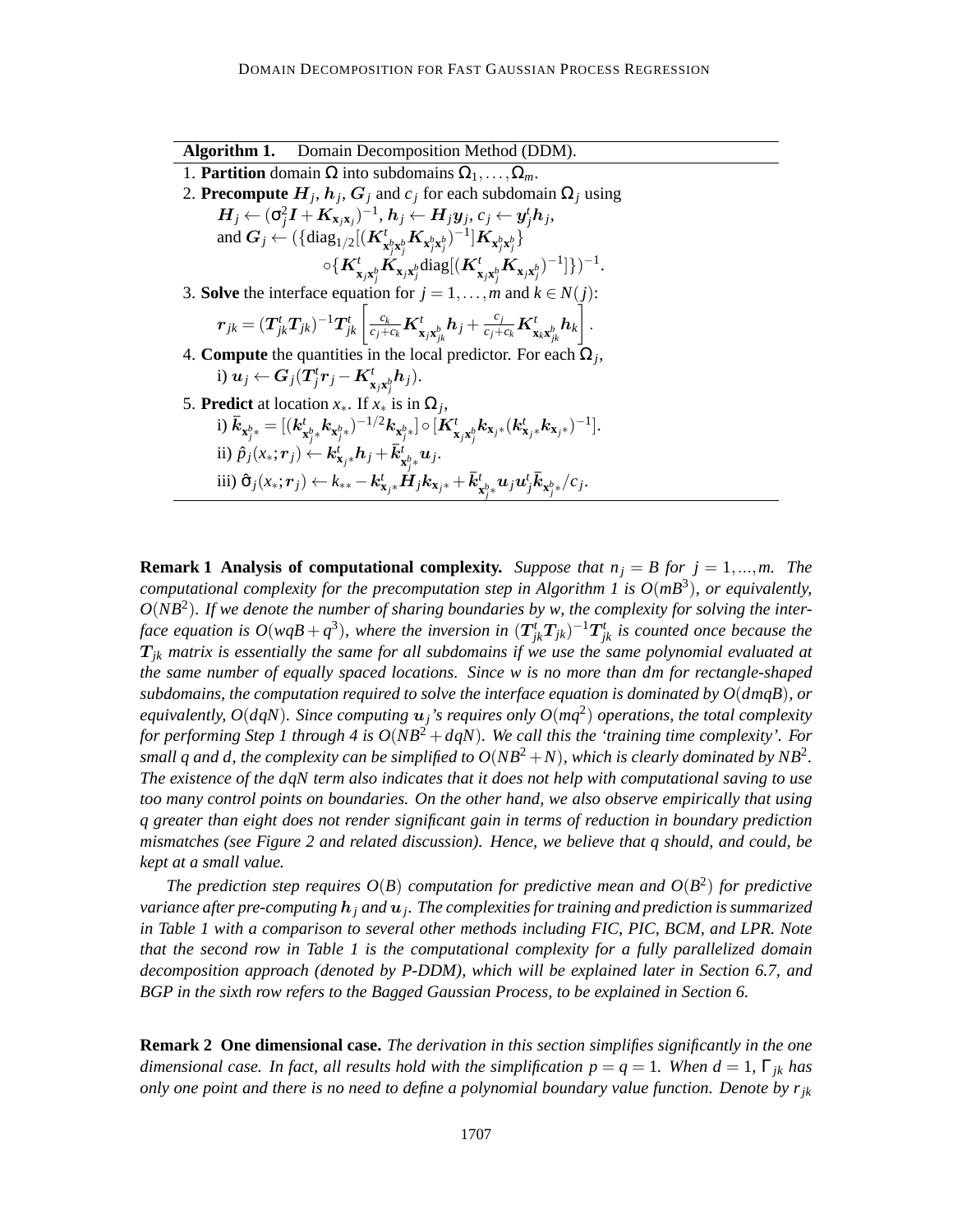*the prediction at the boundary* Γ*jk, the local prediction problem LP(j)*′ *is simply*

$$
\begin{aligned}\n\text{Minimize} \quad & \mathbf{k}_{\mathbf{x}_{j^{*}}}^{t} \mathbf{A}_{j}^{t}(\sigma_{j}^{2} \mathbf{I} + \mathbf{K}_{\mathbf{x}_{j} \mathbf{x}_{j}}) \mathbf{A}_{j} \mathbf{k}_{\mathbf{x}_{j^{*}}} - 2 \mathbf{k}_{\mathbf{x}_{j^{*}}}^{t} \mathbf{A}_{j}^{t} \mathbf{k}_{\mathbf{x}_{j^{*}}} \\
& \text{s.t.} \quad & \mathbf{K}_{\mathbf{x}_{j} k}^{t} \mathbf{A}_{j}^{t} \mathbf{y}_{j} = r_{jk} \quad \text{for } k \in \mathbb{N}(j).\n\end{aligned}
$$

*The local mean predictor is straightforwardly obtained from expression* (18) *by replacing*  $T_{jk}$  *with 1.*

## **5. Hyperparameter Learning**

By far, our discussions were made when using fixed hyperparameters. We discuss in this section how to estimate hyperparameters from data. Inheriting the advantage of local kriging, DDM can choose different hyperparameters for each subdomain. We refer to such subdomain-specific hyperparameters as "local hyperparameters." Since varying hyperparameters means varying covariance functions across subdomains, nonstationary variation in the data can be captured by using local hyperparameters. On the other hand, if one set of hyperparameters is used for the whole domain, we refer to these hyperparameters as "global hyperparameters." Using global hyperparameters is desirable when the data are spatially stationary.

Maximizing a marginal likelihood is a popular approach for hyperparameter learning in likelihood approximation based methods (Seeger et al., 2003; Snelson and Ghahramani, 2006, 2007). Obtaining the optimal hyperparameter values is generally difficult since the likelihood maximization is usually a non-linear and non-convex optimization problem. The method has nonetheless successfully provided reasonable choices for hyperparameters. We propose to learn local hyperparameters by maximizing the local marginal likelihood functions. Specifically, the local hyperparameters, denoted by  $\theta_j$  associated with each  $\Omega_j$ , are selected such that they minimize the negative log marginal likelihood:

$$
ML_j(\theta_j) := -\log p(\boldsymbol{y}_j; \theta_j) = \frac{n_j}{2}\log(2\pi) + \frac{1}{2}\log|\sigma_j^2 \boldsymbol{I} + \boldsymbol{K}_{\mathbf{x}_j\mathbf{x}_j}| + \frac{1}{2}\boldsymbol{y}_j^t(\sigma_j^2 \boldsymbol{I} + \boldsymbol{K}_{\mathbf{x}_j\mathbf{x}_j})^{-1}\boldsymbol{y}_j, \quad (22)
$$

where  $K_{x_jx_j}$  depends on  $\theta_j$ . Note that (22) is the marginal likelihood of the standard local kriging model. One might want to replace  $\sigma_j^2 I + K_{\mathbf{x}_j \mathbf{x}_j}^{-1}$  in (22) by the optimal  $A_j$  that solves (11). However, doing so needs to solve for  $A_j$ ,  $r_{jk}$  and  $\theta_j$  iteratively, which is computationally more costly. Our simple strategy above disentangles the hyperparameter learning and the prediction problem, and works well empirically (see Section 6).

When we want to have the global hyperparameters for the whole domain, we choose  $\theta$  such that it minimizes

$$
ML(\theta) = \sum_{j=1}^{m} ML_j(\theta),
$$
\n(23)

where the summation of the negative log local marginal likelihoods is over all subdomains. The above treatment assumes that the data from each subdomain are mutually independent. This is certainly an approximation to solving the otherwise computationally expensive global marginal likelihood.

In the likelihood approximation based methods like FIC, the time complexity to evaluate a marginal likelihood is the same as their training computation, that is, *O*(*NM*<sup>2</sup> ). However, numerically optimizing the marginal likelihood runs such evaluation a number of iterations, usually, 50– 200 times. For this reason, the total training time (counting the hyperparameter learning as well) is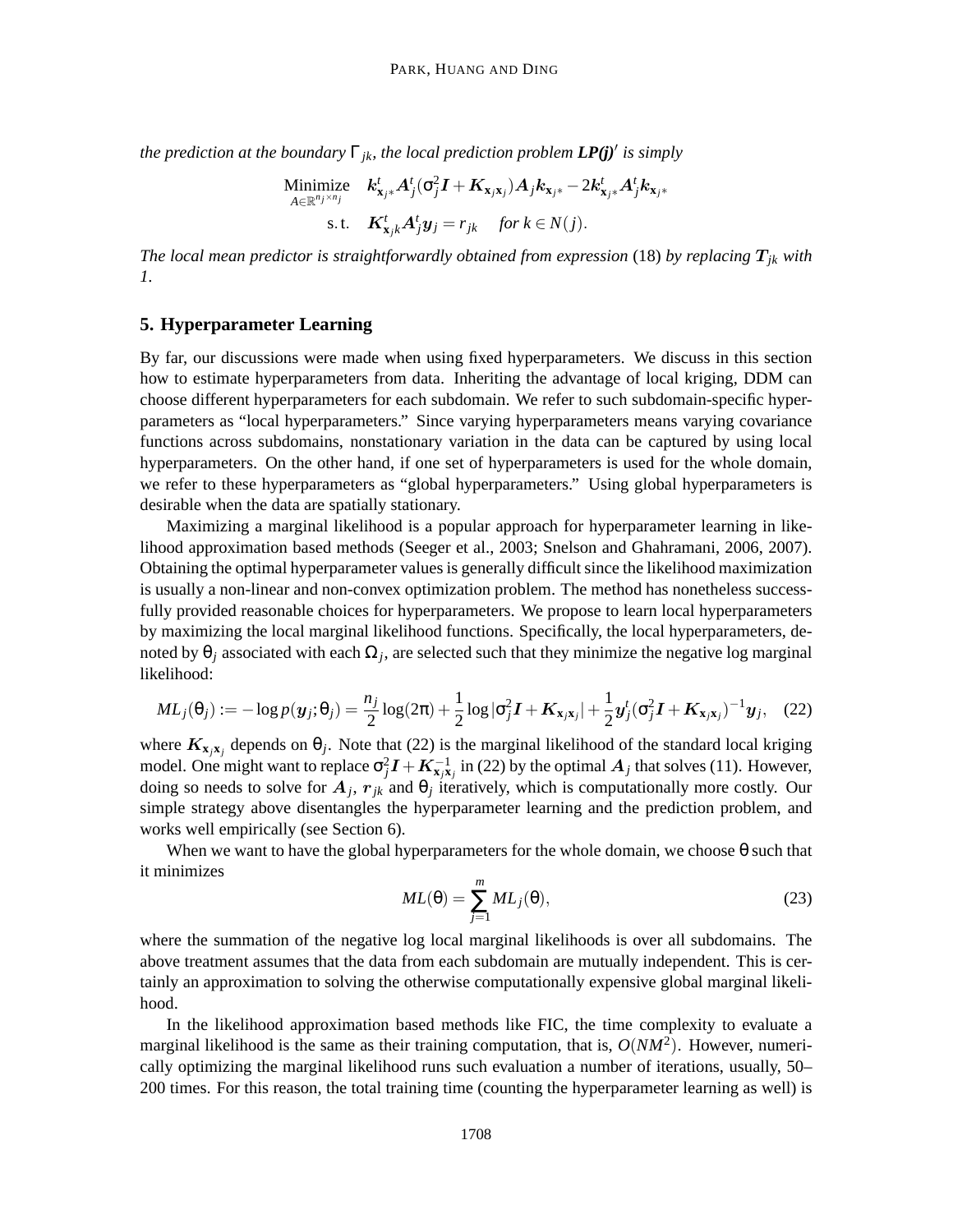| Methods    | Hyperparameters | Training          | Prediction     |                |
|------------|-----------------|-------------------|----------------|----------------|
|            | Learning        |                   | Mean           | Variance       |
| <b>DDM</b> | $O(LNB^2)$      | $O(NB^2)$         | O(B)           | $O(B^2)$       |
| P-DDM      | $O(LB^3)$       | $O(B^3)$          | O(B)           | $O(B^2)$       |
| <b>FIC</b> | $O(LNM^2)$      | $O(NM^2)$         | O(M)           | $O(M^2)$       |
| <b>PIC</b> | $O(LN(M+B)^2)$  | $O(N(M+B)^2)$     | $O(M+B)$       | $O((M+B)^2)$   |
| <b>BCM</b> | $O(LNM^2)$      | $O(NM^2 + N_a^3)$ | O(NM)          | O(NM)          |
| <b>BGP</b> | $O(LKM^3)$      | $O(KM^3)$         | $O(KM^2)$      | $O(KM^2)$      |
| <b>LPR</b> | $O(R(LM^3+N))$  |                   | $O(KM^3 + KN)$ | $O(KM^3 + KN)$ |

Table 1: Comparison of computational complexities: we suppose that *L* iterations are required for learning hyperparameters; for DDM, the number of control points *q* on a boundary is kept to be a small constant as discussed in Remark 1; for BCM, *N<sup>q</sup>* is the number of testing points; for BGP, *K* is the number of bootstrap samples, *M* is the size of each bootstrap sample; for LPR,  $R$  is the number of the subsets of training points used for estimating local hyperparameters and *K* is the number of local experts of size *M*.

much slower than expected. The computational complexity of DDM is similar to FIC, as shown in Table 1. One way that can significantly improve the computation is through parallelization, which is easier to conduct for DDM because the *m* local predictions can be performed simultaneously. If a full parallelization can be done, the computational complexity for one iteration using DDM reduces to  $O(B^3)$ , where  $n_j = B$  is assumed for all *j*'s. For more comparison results, see Table 1.

#### **6. Experimental Results**

In this section, we present some experimental results for evaluating the performance of DDM. First, we show how DDM works as the tuning parameters of DDM (*p*, *q* and *m*) change, and provide some guidance on setting the tuning parameters when applying DDM. Then, we compare DDM with several competing methods in terms of computation time and prediction accuracy. We also evaluate how well DDM can solve the problem of prediction mismatch on boundaries.

The competing methods are local GP (i.e., local kriging), FIC (Snelson and Ghahramani, 2006), PIC (Snelson and Ghahramani, 2006), BCM (Tresp, 2000), and LPR (Urtasun and Darrell, 2008). We also include in our comparative study the Bagged Gaussian Processes (BGP, Chen and Ren, 2009) as suggested by a referee, because it is another way to provide continuous prediction surfaces by smoothly combining independent GPs. BGP was originally developed for improving the robustness of GP regression, not for the purpose of faster computation. The prediction by BGP is an average of the predictions obtained from multiple bootstrap resamples, each of which has the same size as the training data. Hence, its computational complexity is no better than the full GP regression. But faster computation can be achieved by reducing the bootstrap sample size to a small number  $M \ll N$ , a strategy used in our comparison.

FIC and PIC does not allow the use of local hyperparameters for reflecting local variations of data, so we used global hyperparameters for both FIC and PIC, and for DDM as well, for the sake of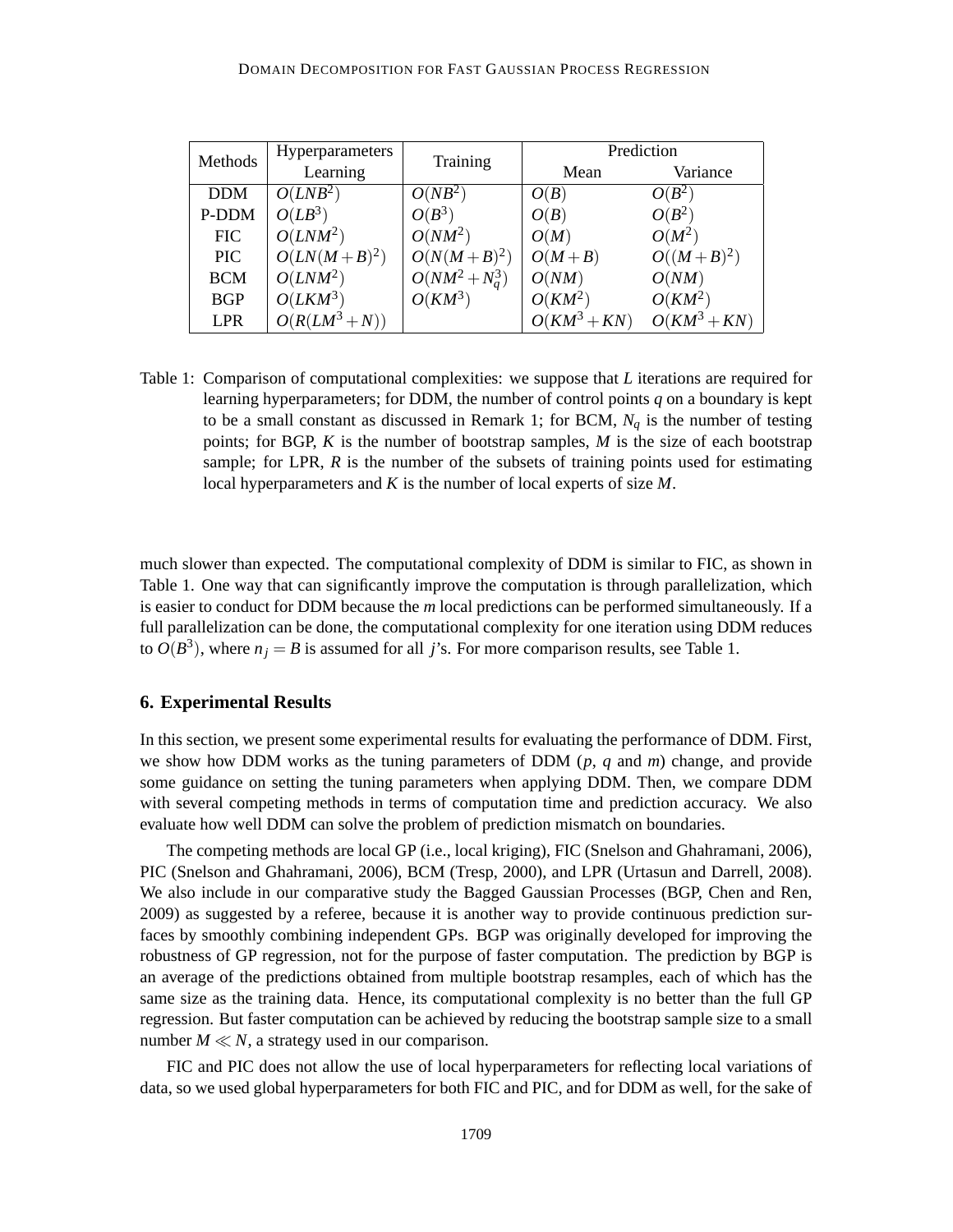fairness. The remaining methods are designed to allow local hyperparameters, so DDM uses local hyperparameters for comparison with those.

We did not compare DDM with the the mixture of GP experts such as MGP (Rasmussen and Ghahramani, 2002) and TGP (Gramacy and Lee, 2008), because their computation times are far worse than the other compared methods especially for large data sets, due to the use of computationally slow sampling methods. For example, according to our simple experiment, it took more than two hours for TGP to train its predictor for a data set with 1,000 training points and took more than three days (79 hours) for a larger data set with 2,000 training points, while other competing methods took only a few seconds. We did not directly implement and test MGP, but according to Gramacy and Lee (2008, page 1126), MGP's computation efficiency is no better than TGP. In general, the sampling based approaches are not competitive for handling large-scale data sets and thus are inappropriate for comparison with DDM, even though they may be useful on small to mediumsized data sets in high dimension.

#### **6.1 Data Sets and Evaluation Criteria**

We considered four data sets: two synthetic data sets (one in 1-d and the other in 2-d) and two real spatial data sets both in 2-d. The synthetic data set in 1-d is packed together with the FIC implementation by Snelson and Ghahramani (2006). It consists of 200 training points and 301 test points. We use this synthetic data set to illustrate that PIC still encounters the prediction mismatch problem at boundaries, while the proposed DDM does solve the problem for 1-d data. The second synthetic data set in 2-d, synthetic-2d, was generated from a stationary GP with an isotropic squared exponential function using the R package RandomFields, where nugget  $= 4$ , scale=4, and variance=8 are set as parameters for the covariance function. It consists of 63,001 sample points.

The first real data set, TCO, contains data collected by NIMBUS-7/TOMS satellite to measure the total column of ozone over the globe on Oct 1 1988. This set consists of 48,331 measurements. The second real data set, MOD08-CL, was collected by the Moderate Resolution Imaging Spectroradiometer (MODIS) on NASA's Terra satellite that measures the average of cloud fractions over the globe from January to September in 2009. It has 64,800 measurements. Spatial non-stationarity presents in both real data sets.

Using the second synthetic data set and the two real spatial data sets, we compare the computation time and prediction accuracy among the competing methods. We randomly split each data set into a training set containing 90% of the total observations and a test set containing the remaining 10% of the observations. To compare the computational efficiency of methods, we measure two computation times, the training time (including the time for hyperparameter learning) and the prediction (or test) time. For comparison of accuracy, we use three measures on the set of the test data, denoted as  $\{(x_t, y_t); t = 1, \ldots, T\}$ , where *T* is the total data amount in the test set. The first measure is the mean squared error (MSE)

$$
MSE = \frac{1}{T} \sum_{t=1}^{T} (y_t - \mu_t)^2,
$$

which measures the accuracy of the mean prediction  $\mu_t$  at location  $x_t$ . The second one is the negative log predictive density (NLPD)

NLPD = 
$$
\frac{1}{T} \sum_{t=1}^{T} \left[ \frac{(y_t - \mu_t)^2}{2\sigma_t^2} + \frac{1}{2} \log(2\pi\sigma_t^2) \right],
$$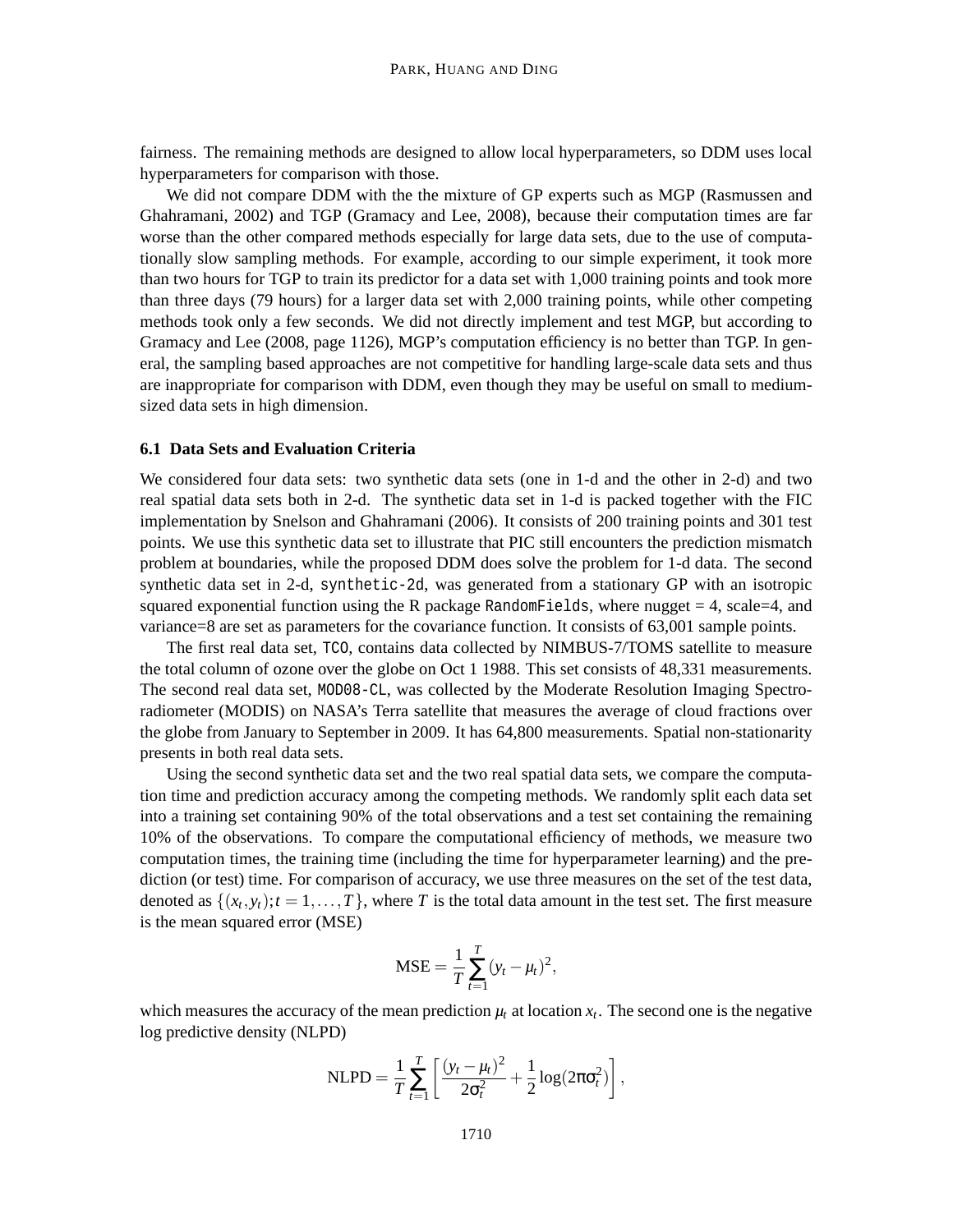which considers the accuracy of the predictive variance  $\sigma_t$  as well as the mean prediction  $\mu_t$ . These two criteria were used broadly in the GP regression literature. The last measure, the mean squared mismatch (MSM), measures the mismatches of mean prediction on boundaries. Given a set of test points,  $\{x_e; e = 1, \ldots, E\}$ , located on the boundary between subdomains  $\Omega_i$  and  $\Omega_j$ , the MSM is defined as

$$
\text{MSM} = \frac{1}{E} \sum_{e=1}^{E} (\mu_e^{(i)} - \mu_e^{(j)})^2,
$$

where  $\mu_e^{(i)}$  and  $\mu_e^{(j)}$  are mean predictions from  $\Omega_i$  and  $\Omega_j$ , respectively. A smaller value of MSE, NLPD or MSM indicates a better performance.

Our implementation of DDM was mostly done in MATLAB. When applying DDM to the 2-d spatial data, one issue is how to partition the whole domain into subdomains, also known as *meshing* in the finite element analysis literature (Ern and Guermond, 2004). A simple idea is just to use a uniform mesh, where each subdomain has roughly the same size. However simple, this idea works surprisingly well in many applications, including our three data sets in 2-d. Thus, we used a uniform mesh with each subdomain shaped rectangularly in our implementation.

For FIC, we used the MATLAB implementation by Snelson and Ghahramani (2006), while for BCM, the implementation by Schwaighofer et al. (2003) was used. Since the implementations of the other methods are not available, we wrote our own codes for PIC, LPR and BGP. Throughout the numerical analysis, we used the anisotropic version of a squared exponential covariance function. All numerical studies were performed on a computer with two 3.16 GHz quadcore CPUs.

#### **6.2 Mismatch of Predictions on Boundaries**

DDM puts continuity constraints on local GP regressors so that predictions from neighboring local GP regressors are the same on boundaries for 1-d data and are well controlled for 2-d data. In this section, we show empirically, by using the synthetic 1-d data set and the 2-d (real) TCO data set, the effectiveness of having the continuity constraints.

For the synthetic data set, we split the whole domain,  $[-1,7]$ , into four subdomains of equal size. The same subdomains are used for local GP, PIC and DDM. PIC is also affected by the number and locations of inducing inputs. To see how the mismatch of prediction is affected by the number of inducing inputs, we considered two choices, five and ten, as the number of inducing inputs for PIC. The locations of inducing inputs along with the hyperparameters are chosen by optimizing the marginal likelihood. For DDM, the local hyperparameters are obtained for each subdomain using the method described in Section 5.

Figure 1 shows for the synthetic data the predictive distributions of the full GP regression, local GP, PIC with  $M = 5$ , PIC with  $M = 10$ , and DDM. In the figure, red lines are the predictive means of the predictive distributions. The mean of local GP and the mean of PIC with  $M = 5$  have substantial discontinuities at  $x = 1.5$  and  $x = 4.5$ , which correspond to the boundary points of subdomains. As *M* increases to 10, the discontinuities decrease remarkably but are still visible. In general, the mismatch in prediction on boundaries is partially resolved in PIC by increasing the number of inducing inputs at the expense of longer computing time. By contrast, the mean prediction of DDM is continuous, and close to that of the full GP regression.

Unlike in the 1-d case, DDM cannot perfectly solve the mismatch problem for 2-d data. Our algorithm chooses to enforce continuity at a finite number of control points. A natural question is whether continuity uniformly improves as the number of control points (*q*) increases. This question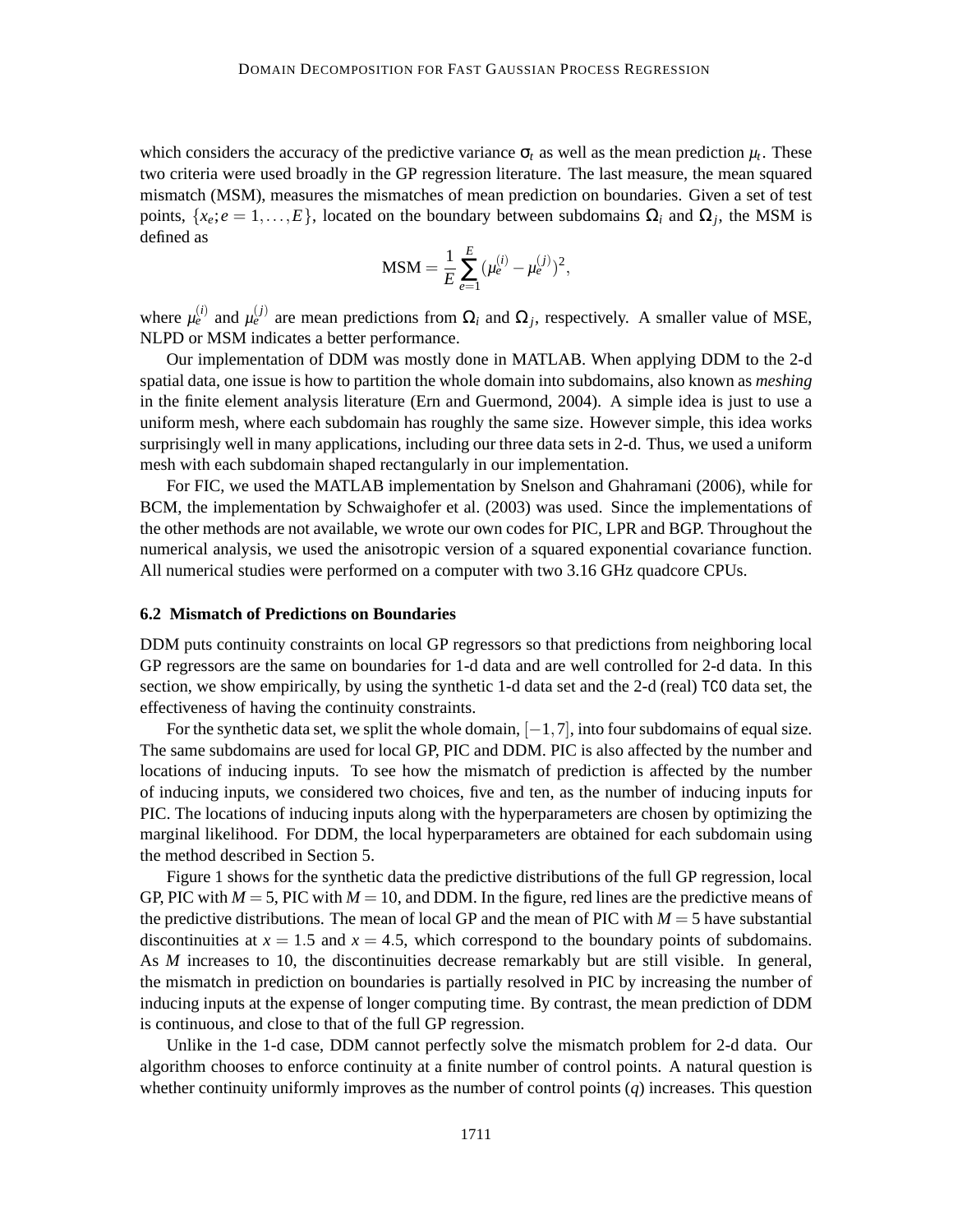

Figure 1: Comparison of predictive distribution in the synthetic data set: circles represent training points; the red lines are predictive means and the gray bands represent deviation from the predictive means by  $\pm 1.5$  times of predictive standard deviations; black crosses on the bottom of plots for PIC show the locations of inducing inputs.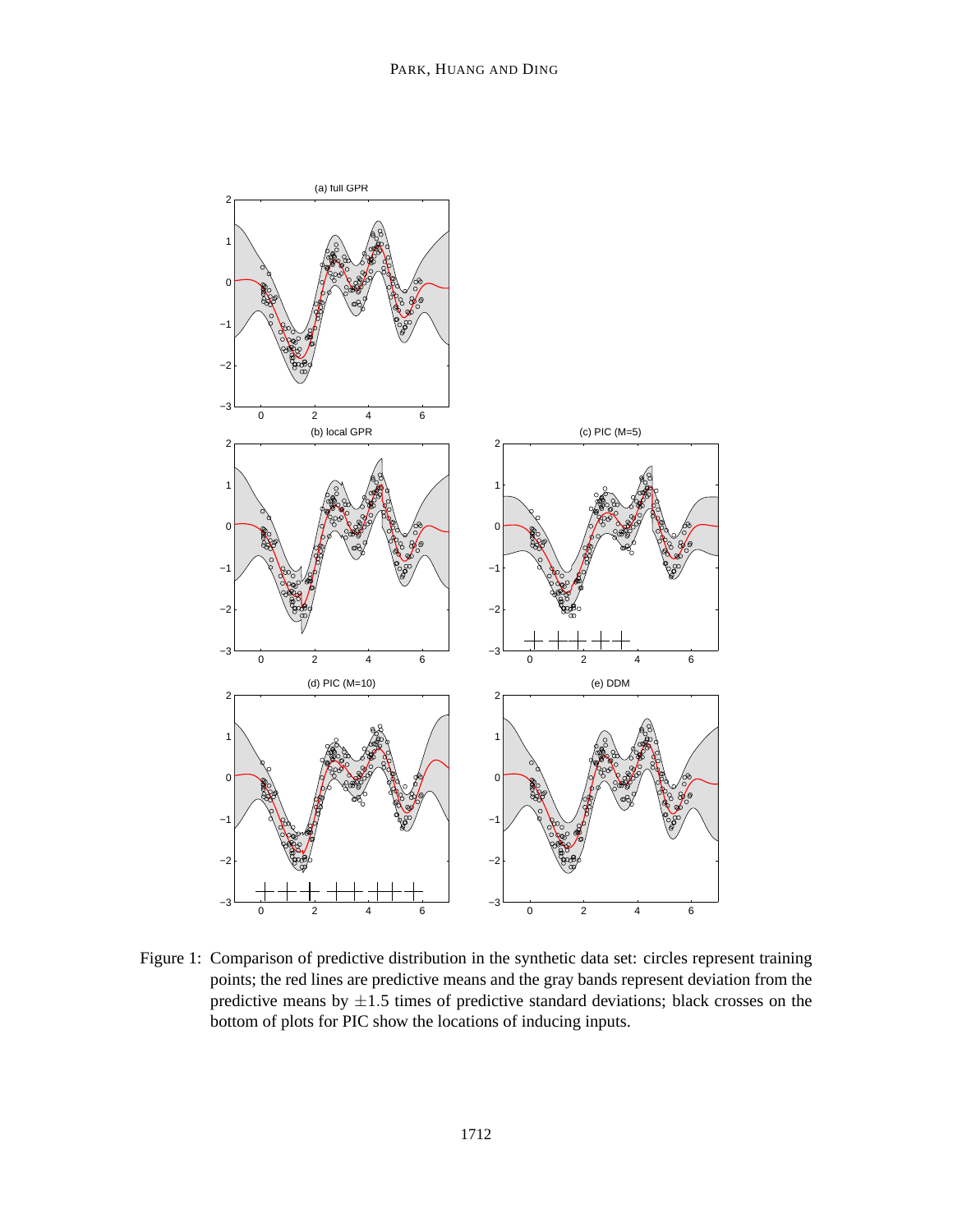

Figure 2: Left column: MSM versus the degrees of freedom *p* and the number of control points *q*; Right column: MSE versus *p* and *q*.

is related to the stability of the algorithm. Another interesting question is whether the degrees of freedom (*p*) affects the continuity or other behaviors of DDM. To answer these questions, we traced MSE and MSM with the change of *p* and *q* for a fixed regular grid.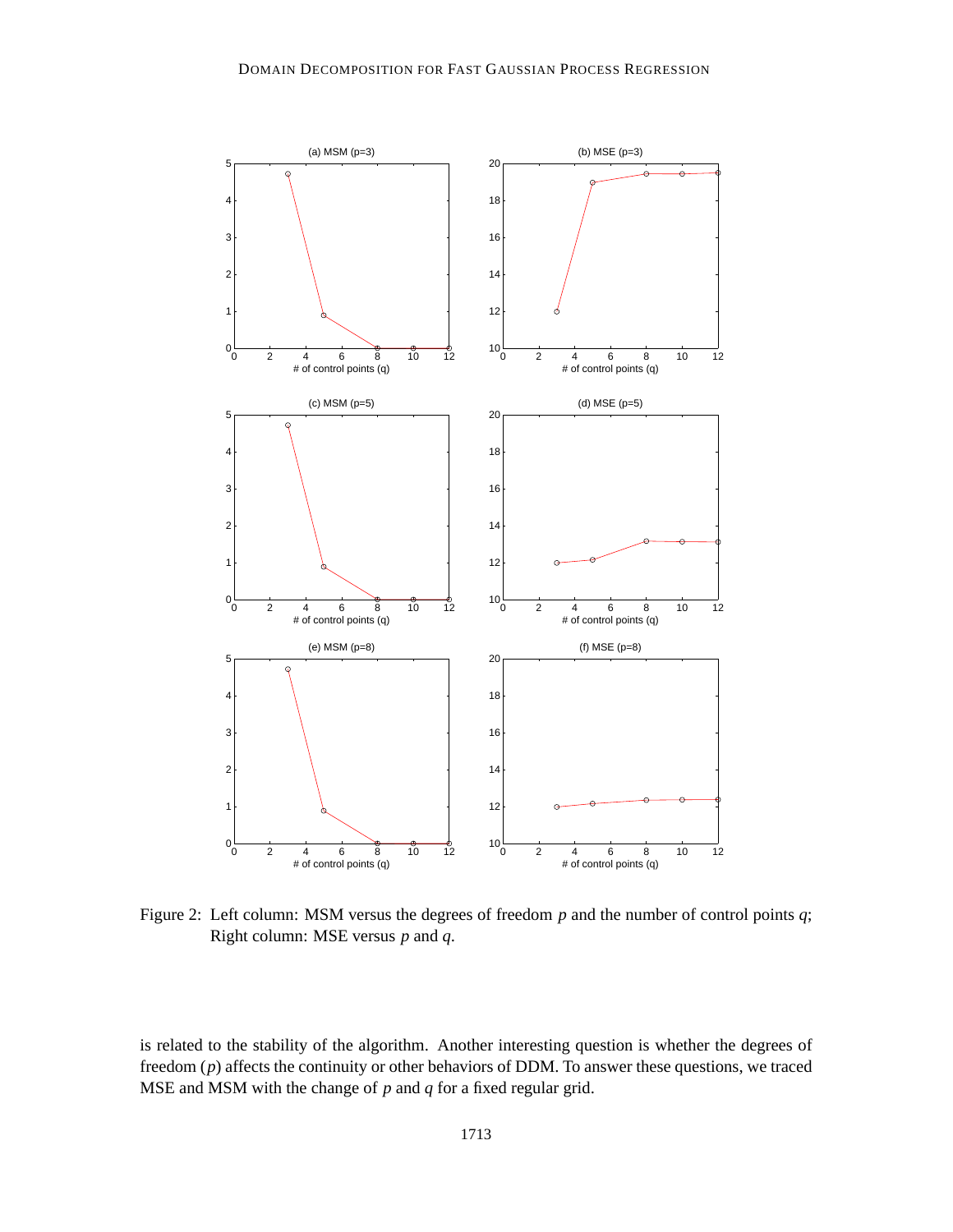We observe from Figure 2 that for the TCO data set, the magnitude of prediction mismatch, measured by MSM, decreases as we increase the number of control points. We also observe that there is no need to use too many control points. For the 2-d data sets at hand, using more than eight control points does not help much in decreasing the MSM further; and the MSM is close to zero with eight (or more) control points. On the other hand, if the degrees of freedom (*p*) is small but the number of control points is larger, the MSE could increase remarkably (see Figure 2-(b)). This is not surprising, because the degrees of freedom determines the complexity of a boundary function, and if we pursue better match with too simple boundary function, we would distort local predictors a lot, which will in the end hurt the accuracy of the local predictors. If *p* is large enough to represent the complexity of boundary functions, the MSE stays roughly constant regardless of *q* (see Figure 2-(d) and 2-(f)). To save space, we do not present here the results for another real data set, MOD08-CL, because they are consistent with those for TCO. Our general recommendation is to use a reasonably large *p* and let  $q = p$ .

#### **6.3 Choice of Mesh Size for DDM**

An important tuning parameter in DDM is the mesh size. In this section, we provide a guideline for an appropriate choice of the mesh size through some designed experiments. The mesh size is defined by the number of training data points in a subdomain, previously denoted by *B*. We empirically measure, using the synthetic-2d, TCO and MOD08-CL data sets, how MSE and training/testing times change for different *B*'s. In order to characterize the goodness of *B*, we introduce in the following a "marginal MSE loss" with respect to the total computation time *Time*, that is, training time + test time, measured in seconds. Given a set of mesh sizes  $B = \{B_1, B_2, ..., B_r\}$ ,

$$
\mathrm{marginal}(B; B^*) := \max\left\{0, \frac{MSE(B) - MSE(B^*)}{1 + Time(B^*) - Time(B)}\right\} \text{ for } B \in \mathcal{B},
$$

where  $B^* = \max\{B \in \mathcal{B}\}\.$  The denominator implies how much time saving is obtained for a reduced *B*, while the numerator implies how much MSE we lost with the time saving. But marginal $(B; B^*)$ alone is not a good enough measure because marginal( $B$ ;  $B^*$ ) is always zero at  $B = B^*$ . So, we balanced the loss by adding the change in MSE and computation relative to the smallest mesh size in *B*, namely

marginal MSE loss := marginal(
$$
B
$$
;  $B^*$ ) + marginal( $B$ ;  $B^{\circ}$ ),

where  $B^{\circ} = \min\{B \in \mathcal{B}\}\.$  We can interpret the marginal MSE loss as how much MSE is sacrificed for a unit time saving, so smaller values are better.

Figure 3 shows the marginal MSE loss for the three data sets. For all data sets, a *B* between 200 and 600 gives smaller marginal MSE loss. Based on this empirical evidence, we recommend to choose the mesh size so that the number of training data points in a subdomain ranges from 200 to 600. If the number is too large, DDM will spend too much time for small reduction of MSE. Conversely, if the number is too small, MSE will deteriorate significantly. The latter might be because DDM has too fewer training data points to learn local hyperparameters.

## **6.4 DDM Versus Local GP**

We compared DDM with local GP for different mesh sizes and in terms of overall prediction accuracy and mismatch on boundaries. We considered two versions of DDM, one using global hyperpa-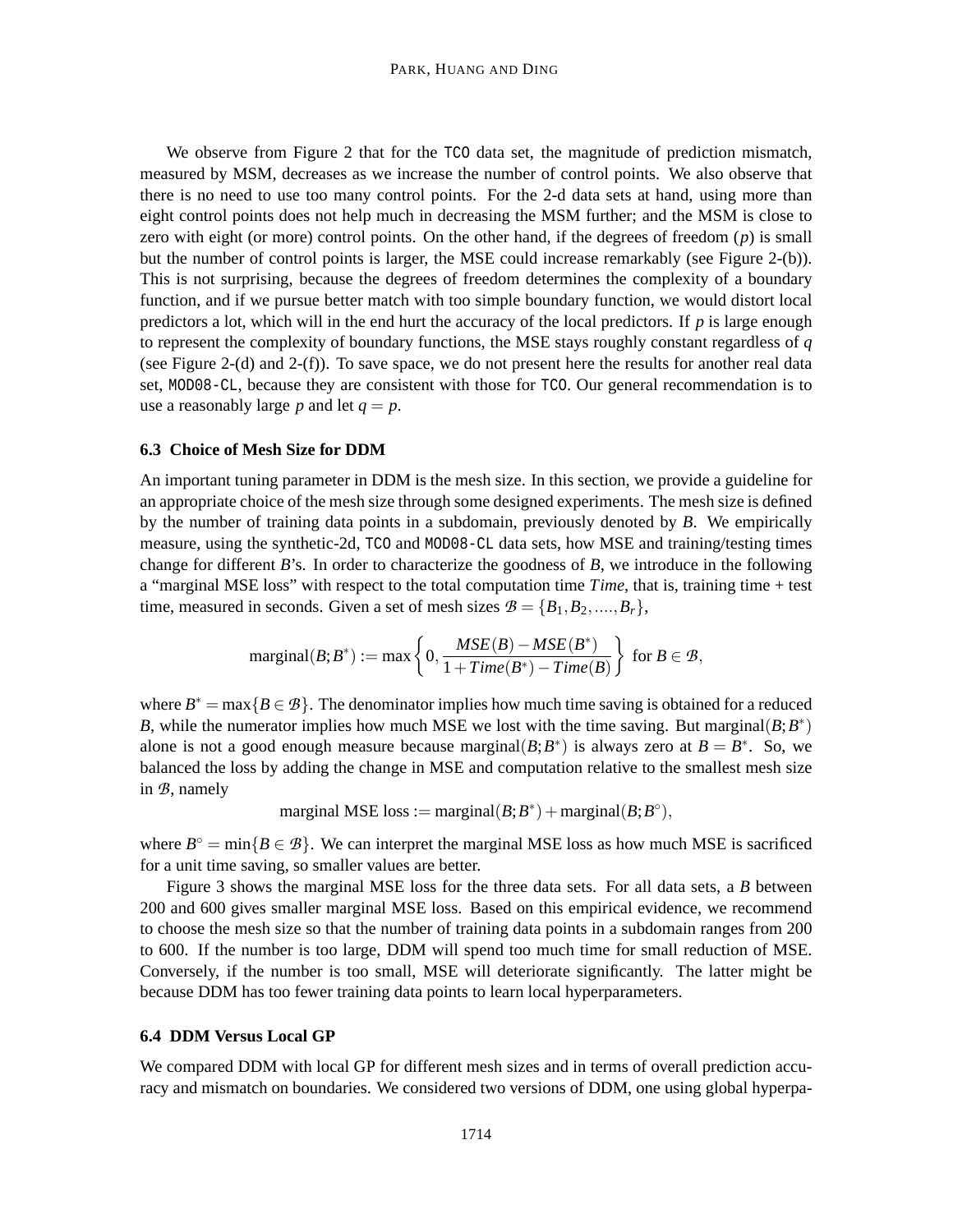

Figure 3: Marginal MSE loss versus mesh size(*B*). For the three data sets, the marginal loss is small when *B* is in between 200 and 600.

rameters (G-DDM) and the other using local hyperparameters (L-DDM). For local GP, we always used local hyperparameters.

Figure 4 shows the three performance measures as a function of the number of subdomains for G-DDM, L-DDM and local GP, using the TCO data and the synthetic-2d data, respectively. DDM adds more computation to local GP for imposing the continuity on boundaries, but the increased computation is very small relative to the original computation of local GP. Hence, the comparison of DDM with local GP as a function of the number of subdomains is almost equivalent to the comparison in terms of the total time (i.e., training plus test time).

In Figure 4, local GP has bigger MSE and NLPD than the two versions of DDM for both data sets. The better performance of DDM can be contributed to the better prediction accuracy around boundaries of subdomains. The comparison results for two versions of DDM are as expected: In terms of MSE and NLPD, L-DDM is better than G-DDM for the TCO data set, which can be explained by nonstationarity of the data. On the other hand, for the synthetic-2d data set, G-DDM is better, which is not surprising since the synthetic-2d data set is generated from a stationary GP so one would expect that global hyperparameters work well.

The left panels of Figure 5 show the comparison results for the actual MOD08-CL data set. In terms of MSE and NLPD, L-DDM is appreciably better than local GP when the number of subdomains is small, but the two methods perform comparably when the number of subdomains is large. This message is somewhat different from what we observed for TCO data set. One explanation is that TCO data set has several big empty spots with no observation over the subregion, but MOD08-CL data set does not have such "holes". Because of the continuity constrains, we believe DDM is able to borrow information from neighboring subdomains, and consequently, to provide better spatial predictions. To verify this, we randomly chose twenty locations within the spatial domain of MOD08-CL data set and artificially removed small neighborhoods of each randomly chosen location from the MOD08-CL data set; doing so resulted in a new data set called "MOD08-CL with holes". The results of applying three methods on this new data set are shown on the right panels of Figure 5. L-DDM is clearly superior over local GP across different choices of the number of subdomains.

This comparison reveals that when there is nonstationary in data, using local parameters (local GP and L-DDM versus G-DDM) will help adapt to the non-stationary features, and thus, improve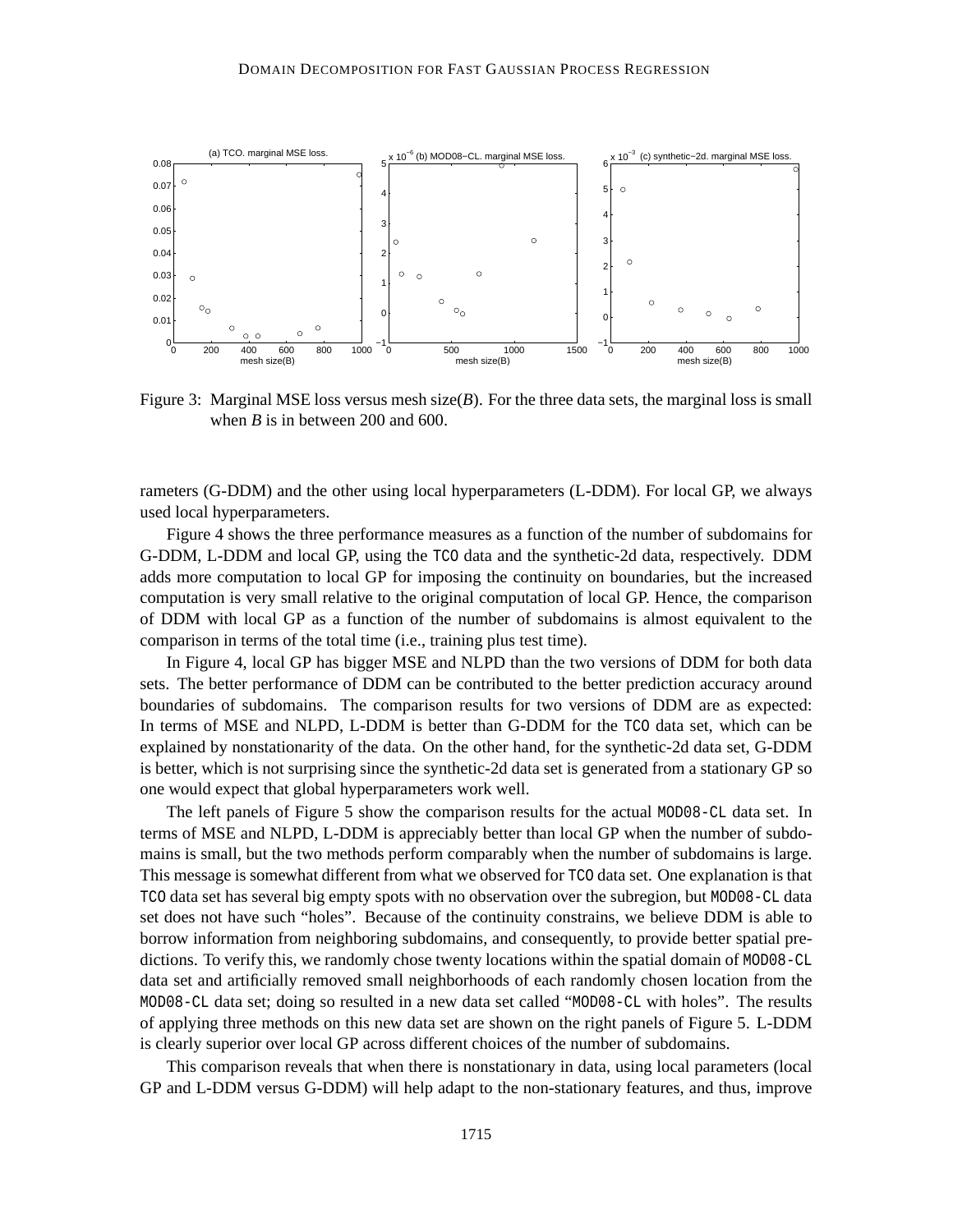the prediction accuracy. More importantly, the improvement in prediction can be further enhanced by a proper effort to smooth out the boundary mismatches in localized methods (L-DDM versus local GP). In all cases, the MSM associated with DDM method is very small.

## **6.5 G-DDM Versus FIC and PIC**

We compared prediction accuracy of G-DDM with FIC and PIC. We only considered global hyperparameters for DDM because FIC and PIC cannot incorporate local hyperparameters. Since each of the compared methods has different tuning parameters, it is hard to compare these methods using prediction accuracy measures (MSE and NLPD) for a fixed set of tunning parameters. Instead, we considered MSE and NLPD as a function of the total computation time required. To obtain the prediction accuracy measures for different computation times, we tried several different settings of experiments and presented the best accuracies of each method for given computation times: for DDM, we varied the number of equally sized subdomains (*m*) and the number of control points *q* while keeping the degrees of freedom *p* the same as *q*; we tested two versions of PIC having different domain decomposition schemes: k-means clustering (denoted by kPIC) and regular grids meshing (denoted by rPIC), and for each version, we varied the total number of subdomains (*m*) and the number of inducing inputs (*M*); for FIC, we varied the number of inducing inputs (*M*). We see that each of the compared methods has one major tuning parameter mainly affecting their training and test times; it is *m* for DDM, or *M* for FIC and PIC. In order to obtain one point in Figure 6, we first fixed the major tuning parameter for each method, and then changed the remaining parameters to get the best accuracy for a given computation time.

In this empirical study, for G-DDM, a set of the global hyperparameters was learned by minimizing (23). In FIC, the global hyperparameters, together with the locations of the inducing inputs, were determined by maximizing its marginal likelihood function. For PIC, we tested several options: learning the hyperparameters and inducing inputs by maximizing the PIC approximated marginal likelihood; learning the hyperparameters by maximizing the PIC approximated marginal likelihood, whereas learning the inducing inputs by the FIC approximated likelihood; or learning the hyperparameters by the FIC approximated marginal likelihood, whereas learning the inducing inputs by the PIC approximated marginal likelihood. Theoretically, the first option should be the best choice. However, as discussed in Section 5, due to the non-linear and non-convex nature of the likelihood function, an optimization algorithm may converge to a local optimum and thus yields a suboptimal solution. Consequently, it is not clear which option's local optimum produces the best performance. According to our empirical studies, for the TCO data set, the first option gave the best result, while for the MOD08-CL data set, the third option was the best. We present the results based on the empirically best result.

Figure 6 shows MSE and NLPD versus the total computation time. G-DDM exhibits superior performance for the two real data sets. We observe that FIC and PIC need a large number of inducing inputs, at the cost of much longer computation time, in order to lower its MSE or NLPD to a level comparable to G-DDM. Depending on specific context, the difference in computation time could be substantial. For the instance of  $TCO$  data set, G-DDM using 156 subdomains produced MSE = 17.7 and NLPD  $= 2.94$  with training time  $= 47$  seconds. FIC could not obtain a similar result even with  $M = 500$  and computation time  $= 484$  seconds, and rPIC could obtain MSE  $= 25.8$  and NLPD  $= 3.06$  after spending 444 seconds and using 483 subdomains and  $M = 500$ . For the synthetic-2d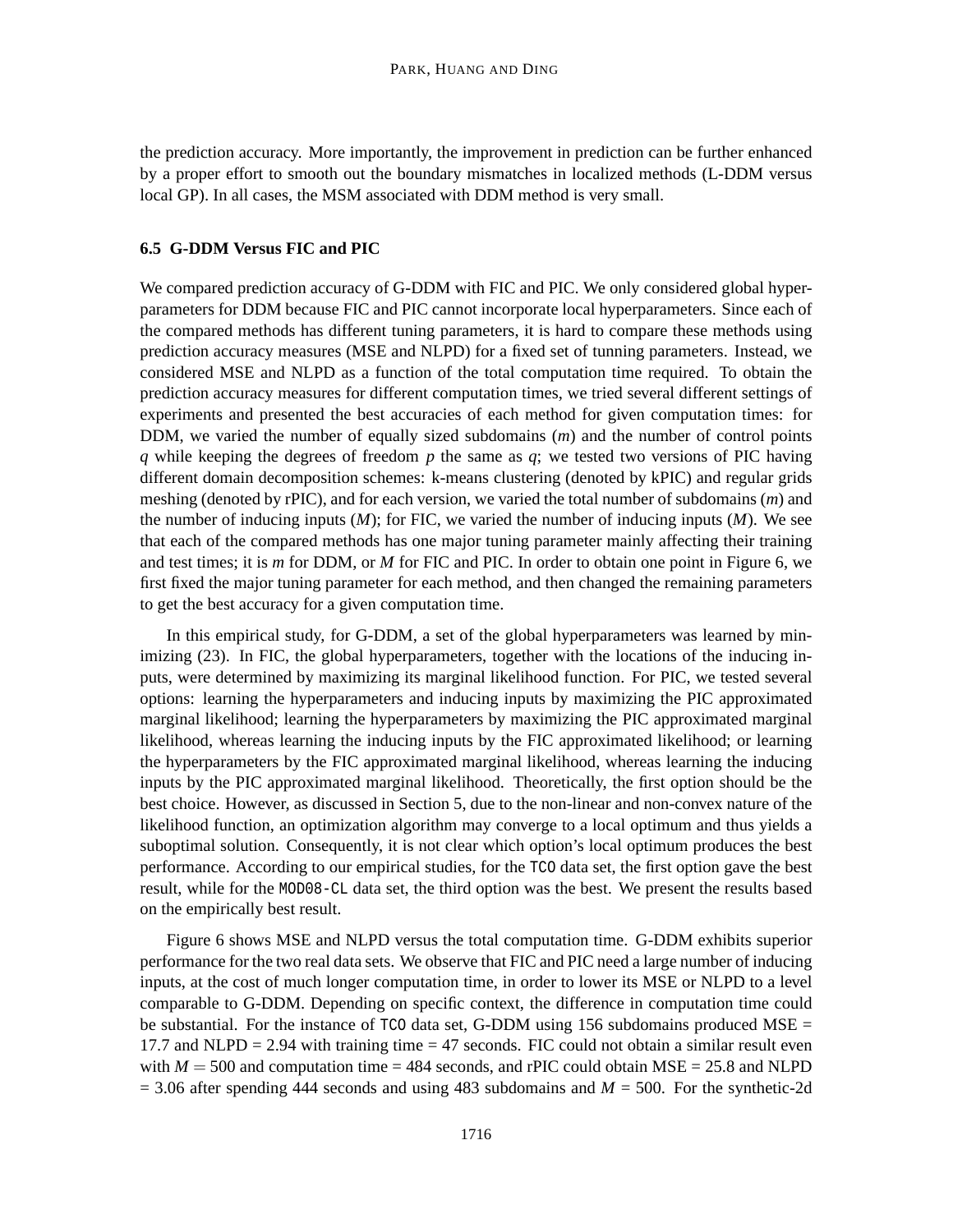

Figure 4: Prediction accuracy of DDM and local GP for different mesh sizes. For TCO, *p* ranged from five to eight for G-DDM and L-DDM. For synthetic-2d data set, *p* ranged from four to eight.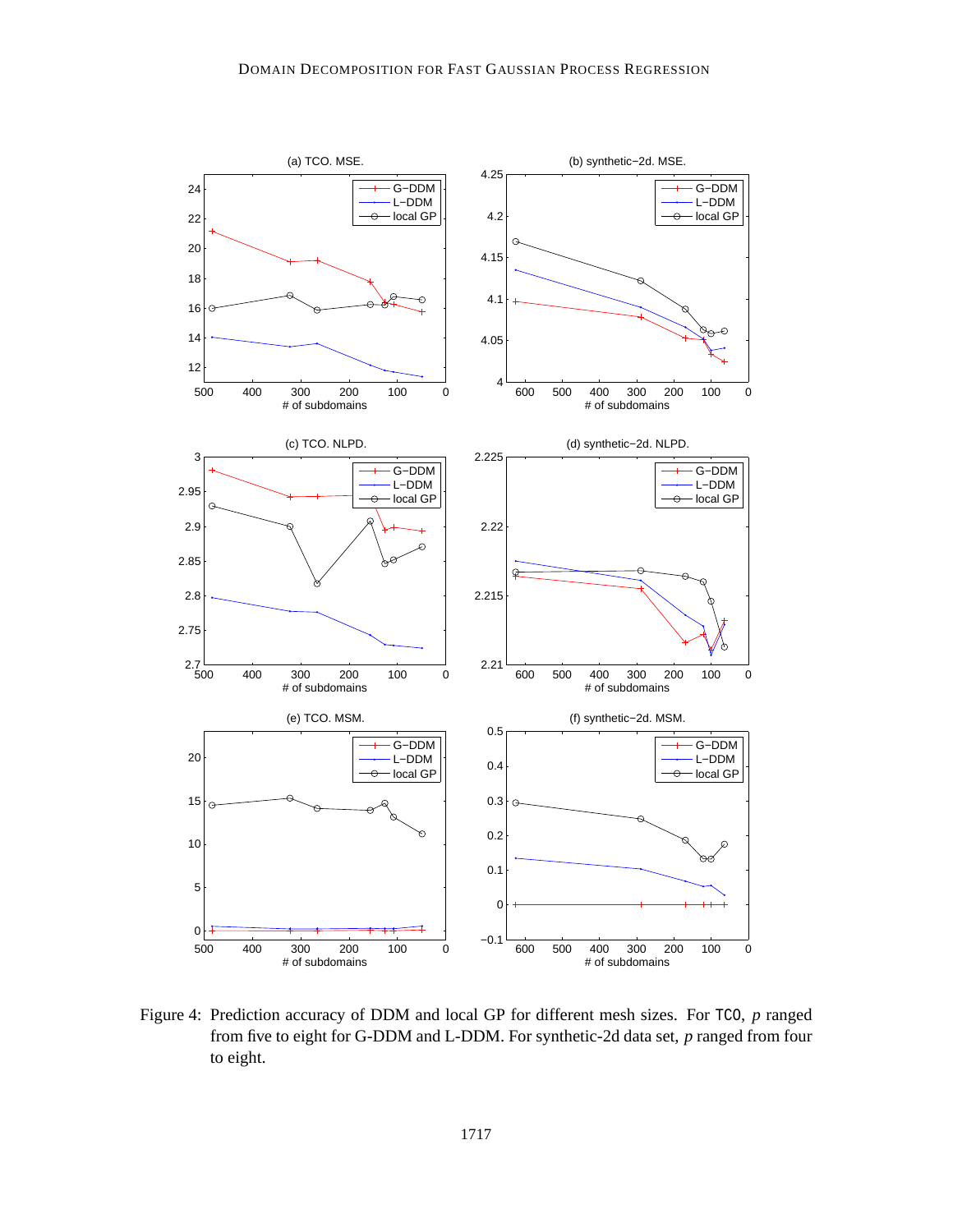

Figure 5: Prediction accuracy of DDM and local GP for the MOD08-CL data set. The left panel uses the original MOD08-CL data, while the right panel uses the MOD08-CL data with observations removed at a number of locations. For the two data sets, *p* and *q* ranged from four to eight for G-DDM and L-DDM.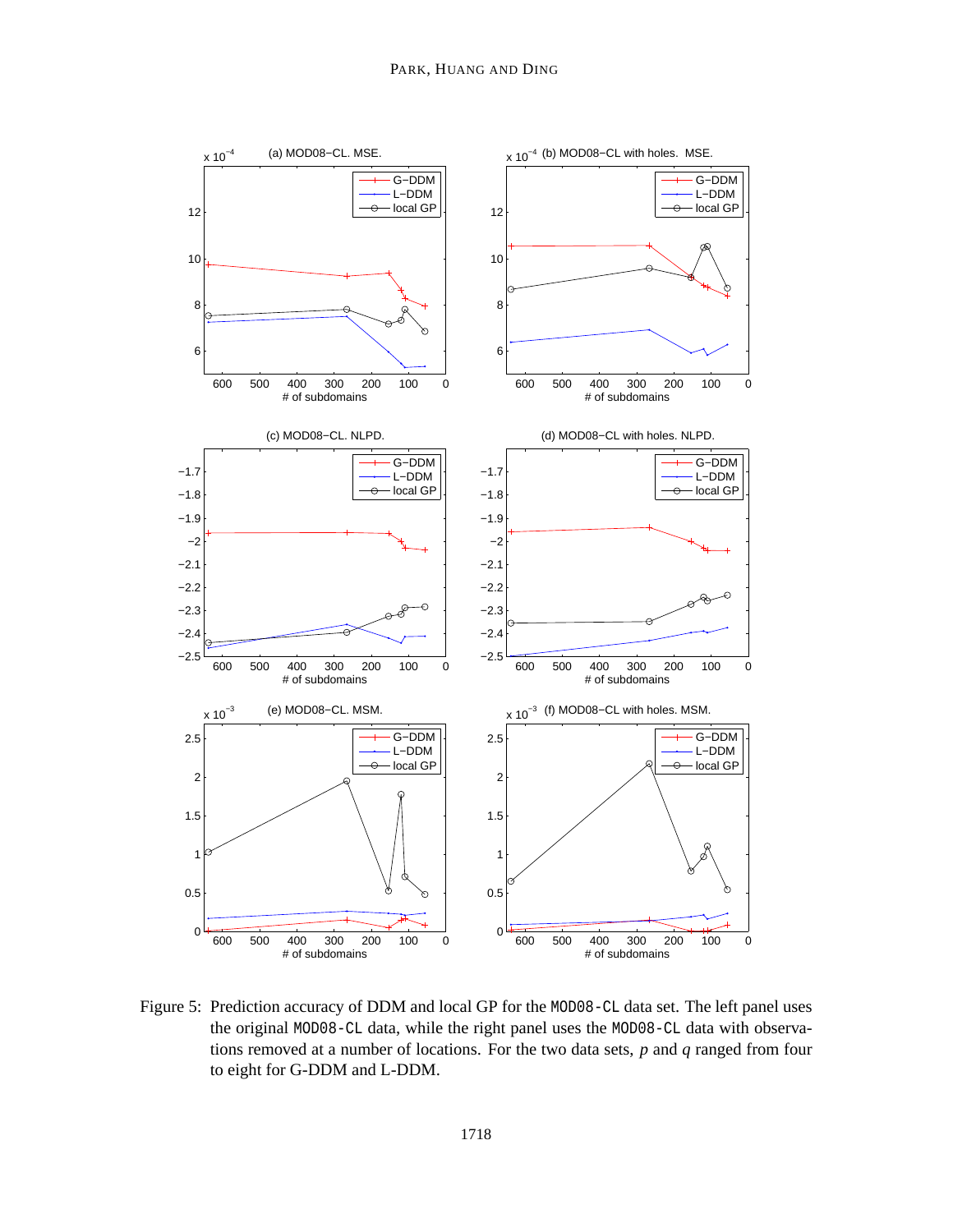data set from a stationary GP, G-DDM does not have advantage over FIC and PIC but still performs reasonably well.

We here used two versions of PIC: kPIC and rPIC, and the difference between them is how the subdomains are created. Since rPIC uses a regular grid meshing to decompose the domain, the general perception is that rPIC might not perform as well as kPIC, due to this domain-decomposition rigidity. It is interesting, however, to see that this perception is not supported by our empirical studies of using large-size spatial data sets. In Figure 6, kPIC exhibits no appreciable difference with rPIC in terms of MSE and NLPD. Please note that we actually did not count the time for conducting the domain decomposition when we recorded the training time. If we consider the computation complexities of the k-means clustering versus the regular grid meshing, then kPIC would be less attractive. This is because the time complexity for performing the k-means clustering is *O*(*IkdN*), much more expensive than that for regular grid meshing, which only requires  $O(dN)$  computation, where *I* is the number of iterations required for the convergence of the clustering algorithm, *k* is the size of neighborhoods, *d* is the dimension of data, and *N* is the number of data points.

Regarding the mismatch of prediction on boundaries as measured by MSM, G-DDM is multifold better than that of rPIC; see Figure 7. This is not surprising, since DDM explicitly controls the mismatch of prediction on boundaries. For kPIC, we could not measure MSM because it is difficult to define boundaries when we use the k-means clustering for the purpose of domain decomposition. FIC does not have the mismatch problem since it does not use subdomains for prediction.

#### **6.6 L-DDM Versus Local Methods**

We compared prediction accuracy of L-DDM with three localized regression methods, BCM, BGP, and LPR, all of which partition the original data space for fast computation. BGP uses different hyperparameters for each bootstrap sample, but strictly speaking, these hyperparameters cannot be called "local hyperparameters" since each bootstrap sample is from the whole domain, not a local region. However, BGP can be converted to have local hyperparameters by making bootstrap samples to come from local regions in the same way as BCM, that is, via k-means clustering. We call the "local version" of BGP as L-BGP, and we present the experimental results of both BGP and L-BGP (this L-BGP is in fact suggested by one referee). We present the results in the same way as in the previous section by plotting computation times versus prediction accuracy measures. Since the computational complexity comparison here is significantly different for training and testing (or prediction), the results for training time and test time are presented separately.

To obtain the prediction accuracy measures for different computation times, we tried several different settings of experiments and presented the best accuracies of each method for given computation times: for DDM, we varied the number of equally sized subdomains and the number of control points *q* while keeping the degrees of freedom *p* the same as *q*; for BGP, the number of bootstrap samples (*K*) ranged from 5 to 30 and the number of data points in each model (*M*) ranged from 300 to 900; for L-BGP, the number of local regions (*K*) ranged from for 9 to 64 and the number of data points in each model (*M*) ranged from 150 to 1500; for LPR, the number of local experts (*K*) ranged from 5 to 20 and the number of data points used for each expert (*M*) ranged from 50 to 200 while the number of locations chosen for local hyperparameter learning (*R*) ranged from 500 to 1500; for BCM, the number of local estimators (*M*) was varied from 100 to 600. Similar to what we did in Section 6.5, we still use one or two major parameters to determine the computation time first, and then use the remaining parameters to get the best accuracy for each method. The major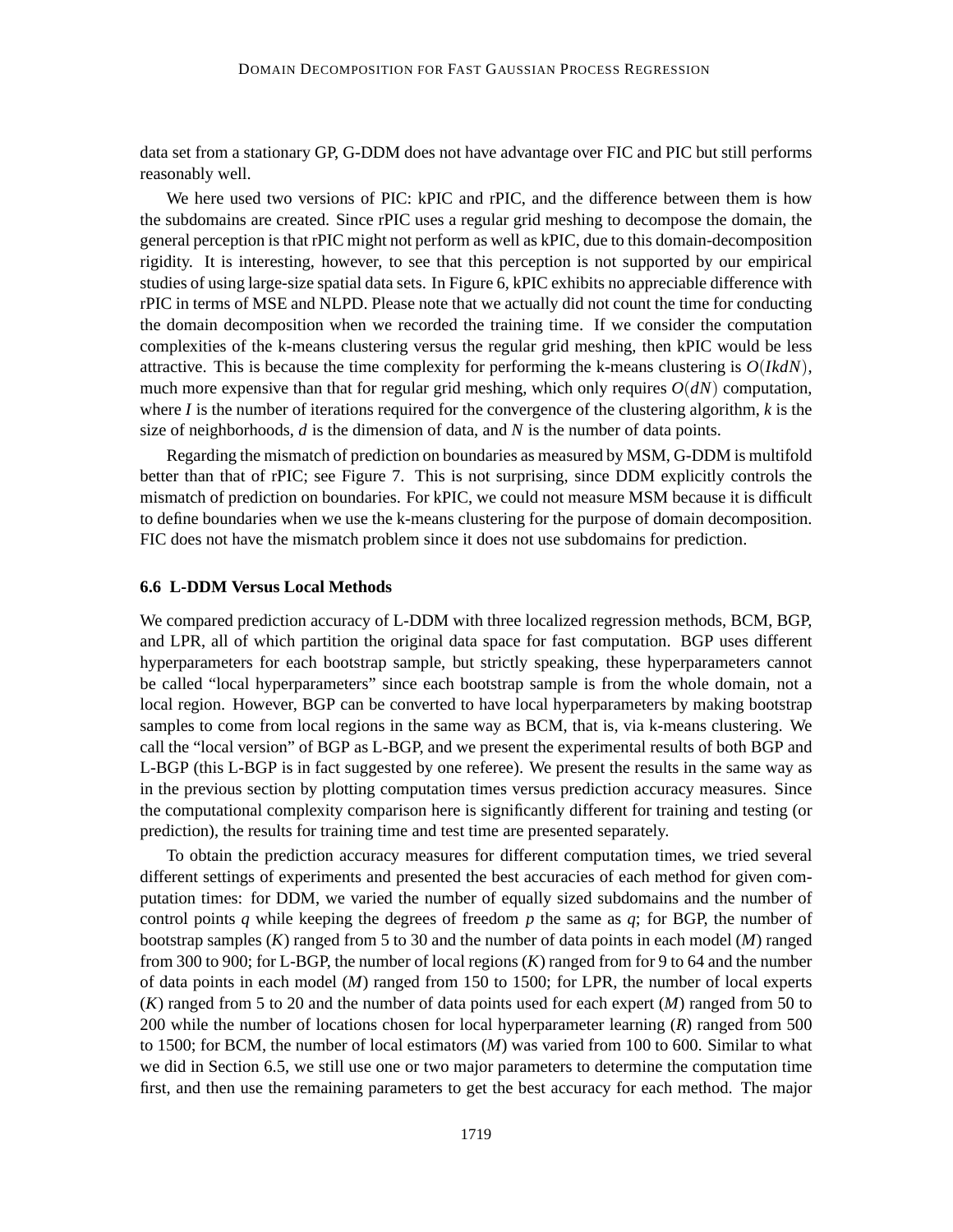

Figure 6: Prediction accuracy versus total computation time. For all three data sets, G-DDM uses *m* ∈ {36,56,110,156,266,638}; FIC uses *M* ∈ {50,100,150,200,300,400}; kPIC and rPIC use *M* ∈ {50,100,150,200,300,400}.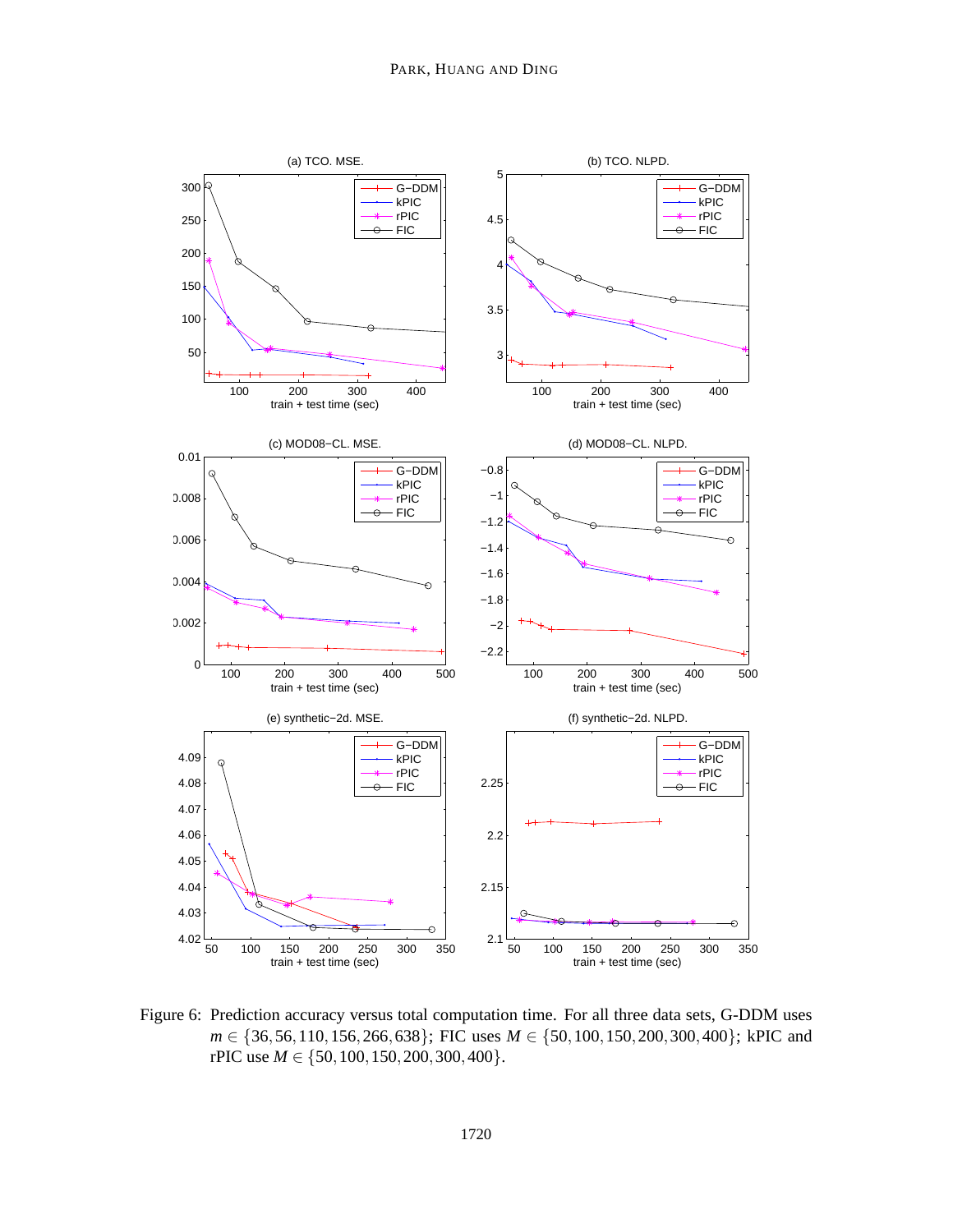

Figure 7: MSM versus total computation time. For three data sets, G-DDM uses *m* ∈ {36,56,110,156,266,638}; rPIC uses *M* ∈ {50,100,150,200,300,400}.

time-determining parameters are: *m* for DDM; *K* and *M* for BGP; *K* for L-BGP; *T* and *R* for LPR; *M* for BCM.

The local hyperparameters for the methods in comparison are all learned by minimizing (22). However, for BCM, when we tried to use local hyperparameters for the TCO data set, the implementation by Schwaighofer et al. (2003) always returned "NA" (not available) so we could not obtain valid results with local hyperparameters. Therefore, we applied global hyperparameters to BCM only for the TCO data set. The global hyperparameters were learned by minimizing (23), which is equivalent to the implementation of BCM by Schwaighofer et al. (2003). When we ran our implementation of LPR, we found that the results are sensitive to the setting of its tuning parameters. The reported results for LPR are based on the set of tuning parameters that gives the best MSE, chosen from more than thirty different settings.

Figure 8 traces MSEs and NLPDs as a function of training time for the three data sets. For TCO, BCM and L-DDM have comparably good accuracy (measured using MSE) with similar training costs, but the NLPD of L-DDM is much smaller than that of BCM, implying that the goodness of fit of L-DDM is better. The other methods do not perform as accurately as L-DDM with even much greater training cost. For all of the three data sets, BCM, BGP, L-BGP and LPR have higher, and sometimes much higher, NLPD than L-DDM. By the definition of NLPD, both a big MSE and a small predictive variance will lead to a high NLPD. Thus, we can infer that, for the TCO data set, the differences of NLPD between L-DDM and BCM are mainly caused by too small predictive variances of BCM (i.e., BCM underestimates the predictive variances considerably), since the MSEs produced by the two methods are very close. For other data sets, the differences in NLPD come from both the differences in MSE and differences in predictive variance. For the stationary synthetic data set, BCM has high MSE and NLPD, suggesting that BCM might not be very competitive for stationary data sets. Overall, L-DDM outperforms all other methods for both non-stationary and stationary data sets.

Figure 9 shows MSEs and NLPDs as testing times change. One observes that the testing times are significantly different across methods. In particular, the computation time needed to predict at a new location for BCM and LPR is far longer than that for L-DDM or BGP. This is also supported by the computational complexity analysis presented in Table 1. One also observes that the curves of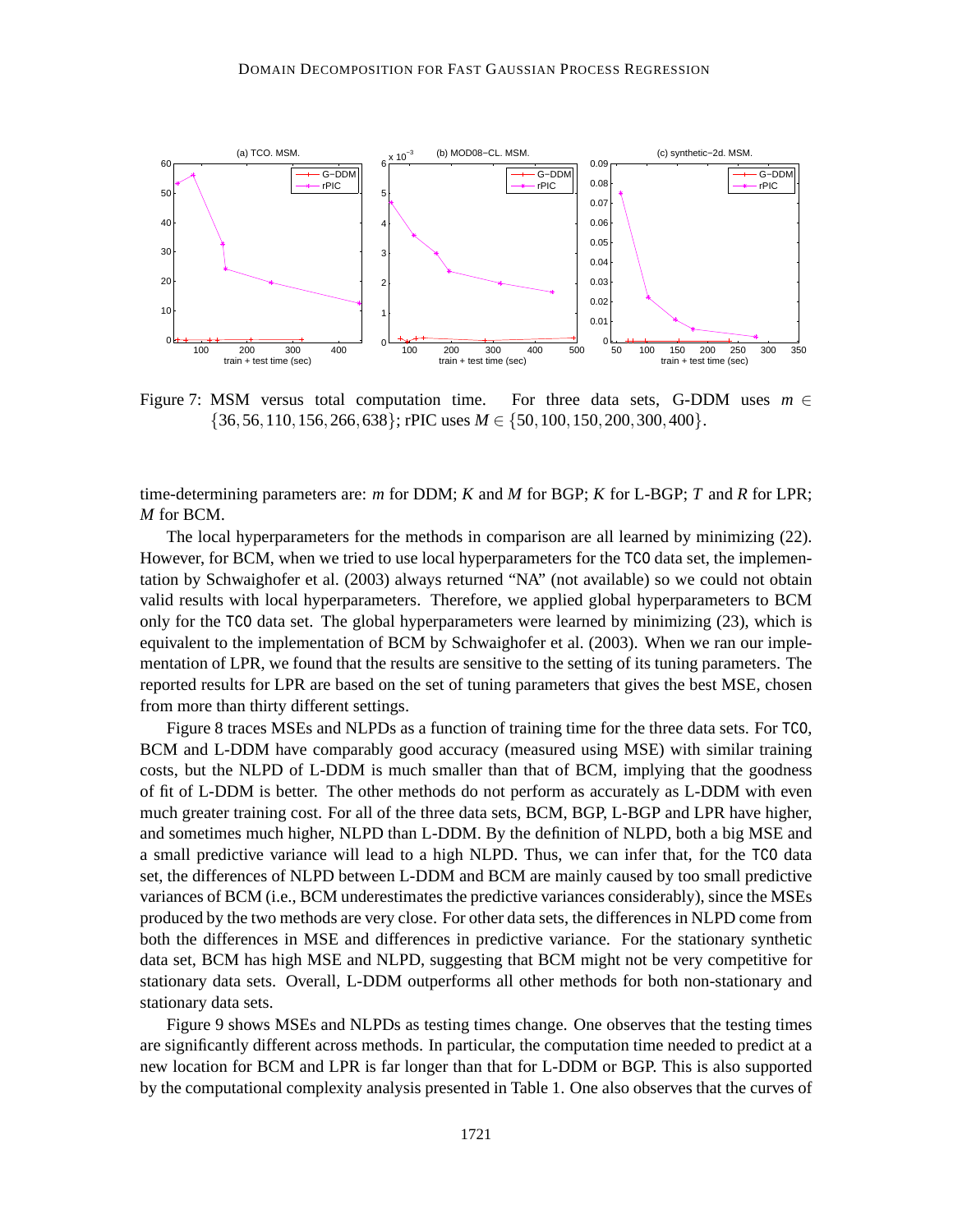L-DDM always locate at the lower-left parts of the plots, implying that L-DDM spent much shorter prediction time but obtained much better prediction accuracy. Note that the x-axis and y-axis of the plots are log-scaled so the difference in computation times is much bigger than what it looks like in the plots. For examples, L-DDM spent less than three seconds for all the data sets for making a prediction, while BCM's prediction time ranged from 100 to 1,000 seconds, and LPR spent from 189 to 650 seconds. BCM and LPR do not look competitive when the number of locations to predict is large, a situation frequently encountered in real spatial prediction problems.

### **6.7 Benefit of Parallel Processing**

As mentioned earlier, one advantage of DDM is that its computation can be parallelized easily. This advantage comes from its domain decomposition formulation. As soon as a solution of interface Equation (8) is available, (11) can be solved simultaneously for individual subdomains. Once fully parallelized, the computational complexity of DDM reduces to  $O(B^3)$  for training, and that for hyperparameter learning is reduced to  $O(LB^3)$ . Since the computation of hyperparameter learning usually accounts for the biggest portion of the entire training time, parallelization could provide a remarkable computational saving. See the second row of Table 1 for a summary of the computational complexity for the parallel version of DDM (P-DDM).

While a full parallelization of DDM needs the support from sophisticated software and hardware and is thus not yet available, we implemented a rudimentary version of P-DDM by using the MATLAB Parallel Processing Toolbox on a computer with two quadcore CPUs. In doing so, we replaced the regular for-loop with its parallel version parfor-loop and examined how much the training time can be reduced by this simple action.

Denote the training time from the sequential DDM as *ST*, the training time from P-DDM as *PT*, and define the "speed-up ratio" as *ST*/*PT*. We use the speed-up ratio to summarize the increase of computing power by parallel processing. We varied the mesh size and the number of control points on the boundaries to examine the effect of parallel computing under different settings.

Speed-up ratios for different setups of mesh size are presented in Figure 10. The speed-up ratio is roughly proportional to the number of concurrent processes. With a maximum of eight concurrent processes allowed by the computer, we are able to accelerate training process by a factor of at least three and half. This result does not appear to depend much on data sets, but it depends on mesh sizes. Since a smaller mesh size implies that each subdomain (or computing unit) consumes less time, parallelization works more effectively and the speed-up ratio curve bends less downward as the number of processes increases.

### **7. Concluding Remarks and Discussions**

We develop a fast computation method for GP regression, which revises the local kriging predictor to provide consistent predictions on the boundaries of subdomains. Our DDM method inherits many advantages of the local kriging: fast computation, the use of local hyperparameters to fit spatially nonstationary data sets, and the easiness of parallel computation. Such advantages of the proposed method over other competing methods are supported by our empirical studies. Mismatch of predictions on subdomain boundaries is entirely eliminated in the 1-d case and is significantly controlled in the 2-d cases. Most importantly, DDM shows more accurate prediction using less training and testing time than other methods. Parallelization of computation for DDM also reveals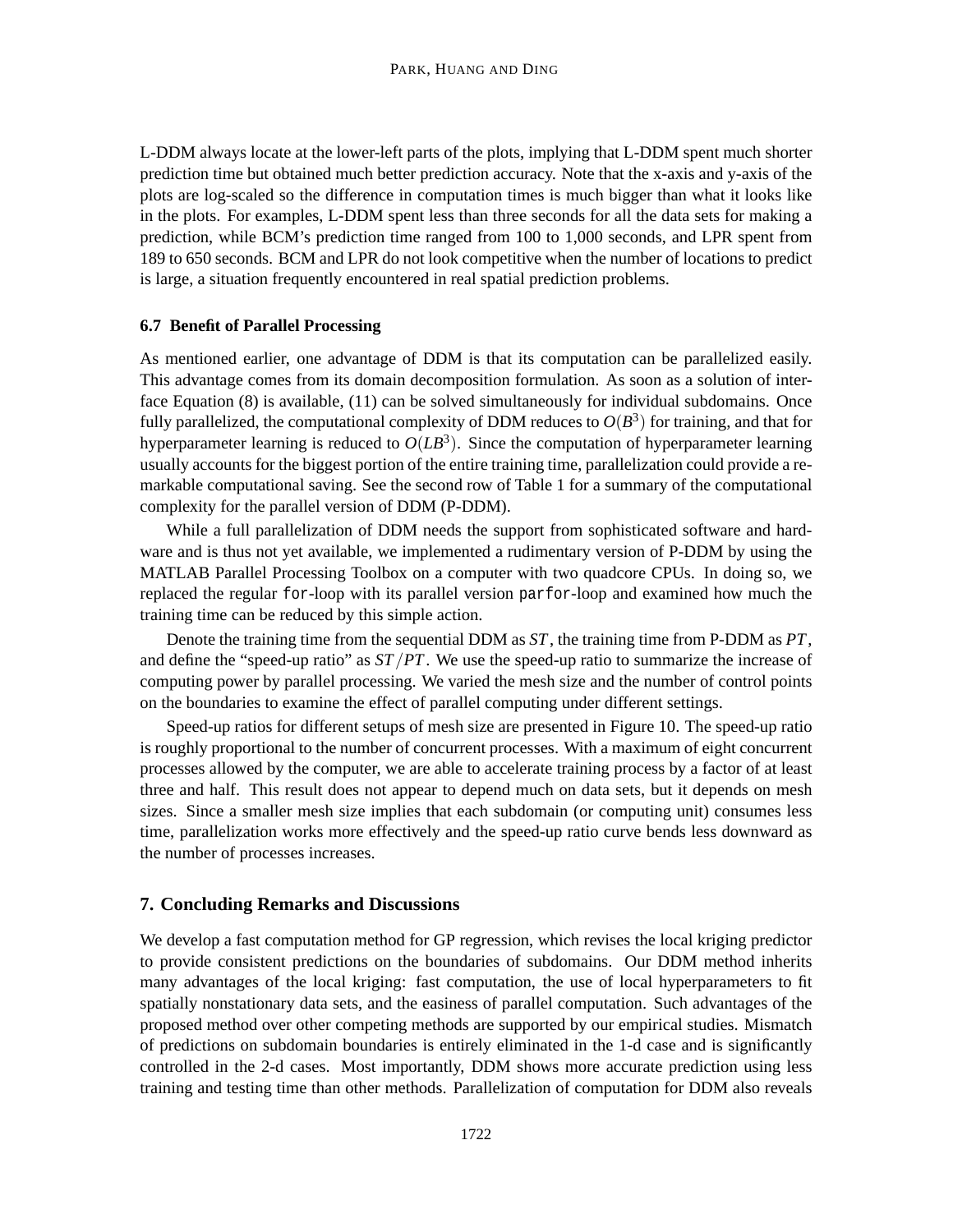

Figure 8: Prediction accuracy versus training time. Both of x-axis and y-axis are logscaled due to big variations on values from the compared methods. For the three data sets,  $m \in \{36, 56, 110, 156, 266, 638\}$  in L-DDM;  $(K, M) \in$  $\{(5,700), (10,700), (10,900), (20,900), (30,900)\}\$ in BGP;  $K \in \{9, 16, 25, 36, 49, 64\}$  in L-BGP; (*K*,*R*) ∈ {5,10,20} ⊗ {500,1500} in LPR; *M* ∈ {100,150,200,250,300,600} in BCM.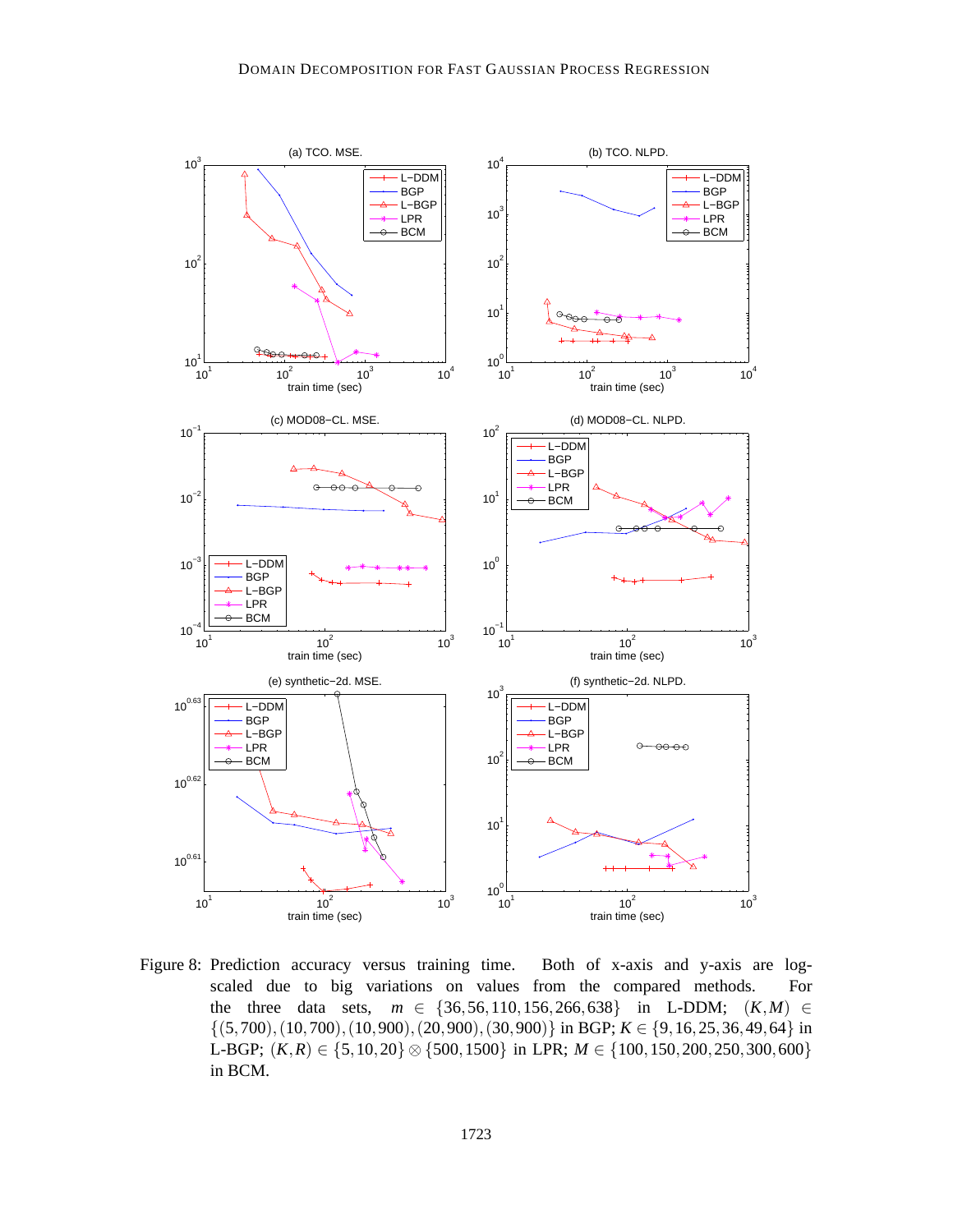

Figure 9: Prediction accuracy versus test time. Both of x-axis and y-axis are logscaled due to big variations on values from the compared methods. For the three data sets,  $m \in \{36, 56, 110, 156, 266, 638\}$  in L-DDM;  $(K, M) \in$  $\{(5,700), (10,700), (10,900), (20,900), (30,900)\}\$ in BGP;  $K \in \{9, 16, 25, 36, 49, 64\}$  in L-BGP; (*K*,*R*) ∈ {5,10,20} ⊗ {500,1500} in LPR; *M* ∈ {100,150,200,250,300,600} in BCM.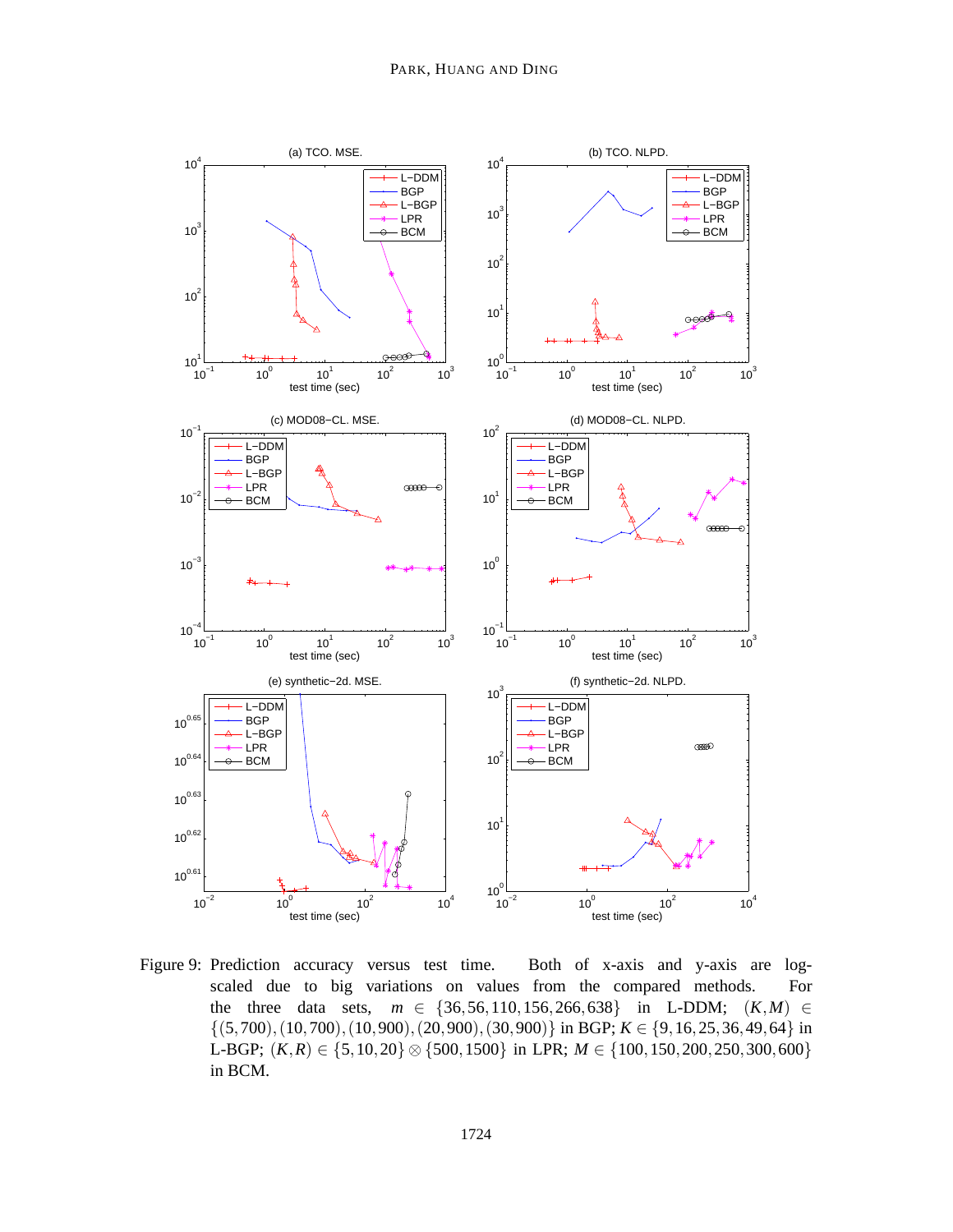

Figure 10: Speed-up ratios for different settings of parallel processing. Each line traces the training time of P-DDM when applied to a data set with a given size of meshes and number of control points.

clear benefit in time efficiency. The proposed method is specially designed to handle spatial data sets. Given the ubiquitous of large spatial data sets, our method should have wide applications.

In the meanwhile, we also acknowledge that more work is needed to fine tune the performance of the new method, including addressing the issues on meshing, hyperparameter learning, and parallelization. While extending the new method by addressing these issues is left for future research, we do want to present our thoughts regarding a possible improvement on mesh generation, for the purpose of facilitating further discussions and development.

### **7.1 Mesh Generation**

Since meshing is a classical problem in the finite element analysis, methods in the finite element analysis literature could be helpful, or even readily applicable. A uniform mesh, as we used in this paper, works surprisingly well in many applications. However, the uniform mesh applies the equalsized subdomains to both the slowly changing regions and the fast changing regions. Doing so may not be able to effectively adapt to local abrupt changes in the data and may lead to a large prediction error in fast changing regions. As a remedy, one can consider using the *adaptive mesh generation* (Becker and Rannacher, 2001) which adjusts the size of subdomains so that they are adaptive to local changes.

The basic idea is to start with a relatively coarse uniform mesh and to split subdomains until the approximation error is smaller than a prescribed tolerance. In each iteration followed, a certain percentage of the subdomains having higher local error estimates, for example, the top 20% of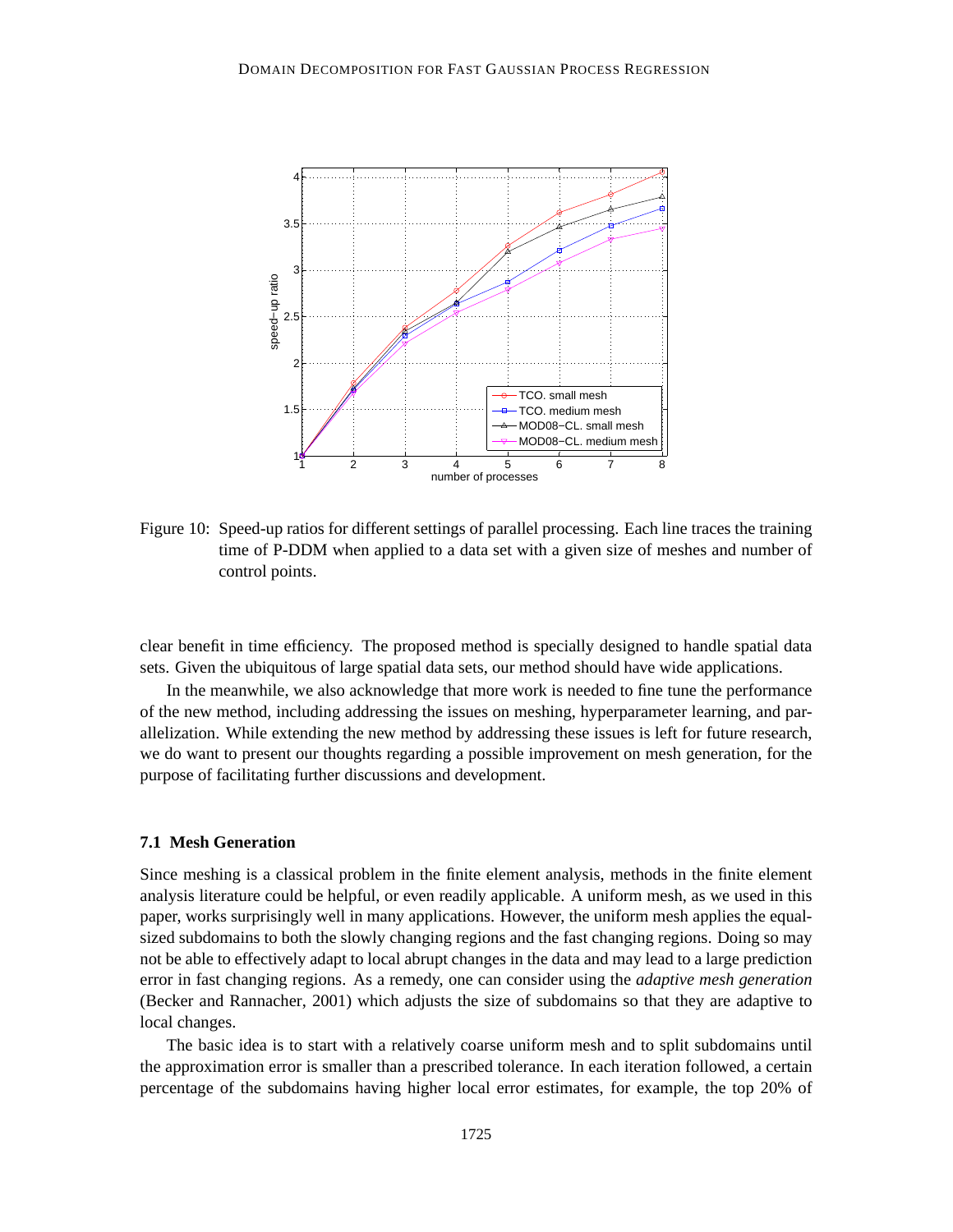those, are split. After several iterations, local error estimates will become balanced over all the subdomains. This strategy of splitting a subdomain is called *error-balancing strategy*.

In DDM, we have a natural choice for local error estimator, which is the predictive error variance given in (19). Thus, it is possible to apply the error-balancing strategy. We can define our local error estimate using the integrated error variance as follows: for  $\Omega_j$ ,

$$
\eta_{\Omega_j} = \int_{\Omega_j} \hat{\sigma}_j(x_*; \boldsymbol{r}_j) dx_*.
$$

Since the integral is intractable, we may use the Nyström method to approximate the integral. If  $S_i$ is a set of points uniformly distributed over  $\Omega_j$ , the error estimate is

$$
\hat{\eta}_{\Omega_j} = \sum_{x_* \in S_j} \hat{\sigma}_j(x_*; \mathbf{r}_j).
$$

Given the local error estimate for each subdomain, we define the overall error estimate as the summation of the local error estimates over all the subdomains, namely that  $\hat{\eta} = \sum_{\Omega_j} \hat{\eta}_{\Omega_j}$ , where  $\hat{\eta}$ denotes the overall estimate. Thus the adaptive mesh generation in DDM could be performed as follows: Start with a coarse mesh and continue splitting the subdomains corresponding to the top 100 · α% of the  $\hat{\eta}_{\Omega_j}$ 's until  $\hat{\eta}$  is less than a pre-specified tolerance.

### **Acknowledgments**

Yu Ding and Chiwoo Park were supported by the grants from NSF (CMMI-0348150, CMMI-0926803, CMMI-1000088), Texas Norman Hackerman Advanced Research Program (010366-0024- 2007), and an IAMCS Innovation Award at Texas A&M University; Jianhua Z. Huang was supported by NCI (CA57030), NSF (DMS-0606580, DMS-0907170, DMS-1007618), and King Abdullah University of Science and Technology (KUS-CI-016-04).

## **Appendix A. Derivation of** (16) **for Local Predictor**

With  $\lambda_j(x_*) = \Lambda_j(k^t)$  $\int_{\mathbf{x}_j^{b} *} \mathbf{k}_{\mathbf{x}_j^{b}} \sqrt{1 - \sum_{j=1}^{j-1} \mathbf{k}_{\mathbf{x}_j^{b}}(15)}$  and (14) can be written as

$$
A_j k_{\mathbf{x}_{j^*}} = (\sigma_j^2 \mathbf{I} + \mathbf{K}_{\mathbf{x}_{j\mathbf{x}_{j}}})^{-1} \left( k_{\mathbf{x}_{j^*}} + \frac{1}{2} y_j (k_{\mathbf{x}_{j^*}^b}^t k_{\mathbf{x}_{j^*}^b})^{-1/2} k_{\mathbf{x}_{j^*}^b}^t \Lambda_j \mathbf{K}_{\mathbf{x}_{j^*}}^t k_{\mathbf{x}_{j^*}}^t k_{\mathbf{x}_{j^*}}^t)^{-1} k_{\mathbf{x}_{j^*}} \right), \quad (24)
$$

$$
\boldsymbol{K}_{\mathbf{x}_j\mathbf{x}_j}^t \boldsymbol{A}_j^t \boldsymbol{y}_j - \boldsymbol{T}_j^t \boldsymbol{r}_j = 0, \tag{25}
$$

where  $\Lambda_j$  is a  $q_j \times q_j$  diagonal matrix and  $\lambda_j$  is a column vector of its diagonal elements. The expression (24) can be rewritten as

$$
A_j k_{\mathbf{x}_{j^*}} = (\sigma_j^2 I + K_{\mathbf{x}_{j^*}})^{-1} \left( k_{\mathbf{x}_{j^*}} + \frac{1}{2} y_j \lambda_j^t \left[ (k_{\mathbf{x}_{j^*}^b}^t k_{\mathbf{x}_{j^*}^b})^{-1/2} k_{\mathbf{x}_{j^*}^b} \right] \circ \left[ K_{\mathbf{x}_{j^*}}^t k_{\mathbf{x}_{j^*}} (k_{\mathbf{x}_{j^*}}^t k_{\mathbf{x}_{j^*}})^{-1} \right] \right). (26)
$$

Evaluating (26) at *q* points uniformly distributed on  $\Gamma_{jk}$  for  $k \in N(j)$  and binding the evaluated values columnwise, we have

$$
\boldsymbol{A}_j \boldsymbol{K}_{\mathbf{x}_j \mathbf{x}_j^b} = (\sigma_j^2 \boldsymbol{I} + \boldsymbol{K}_{\mathbf{x}_j \mathbf{x}_j})^{-1} \left( \boldsymbol{K}_{\mathbf{x}_j \mathbf{x}_j^b} + \frac{1}{2} \boldsymbol{y}_j \boldsymbol{\lambda}_j^t \boldsymbol{G}_j^{-1} \right),
$$
\n(27)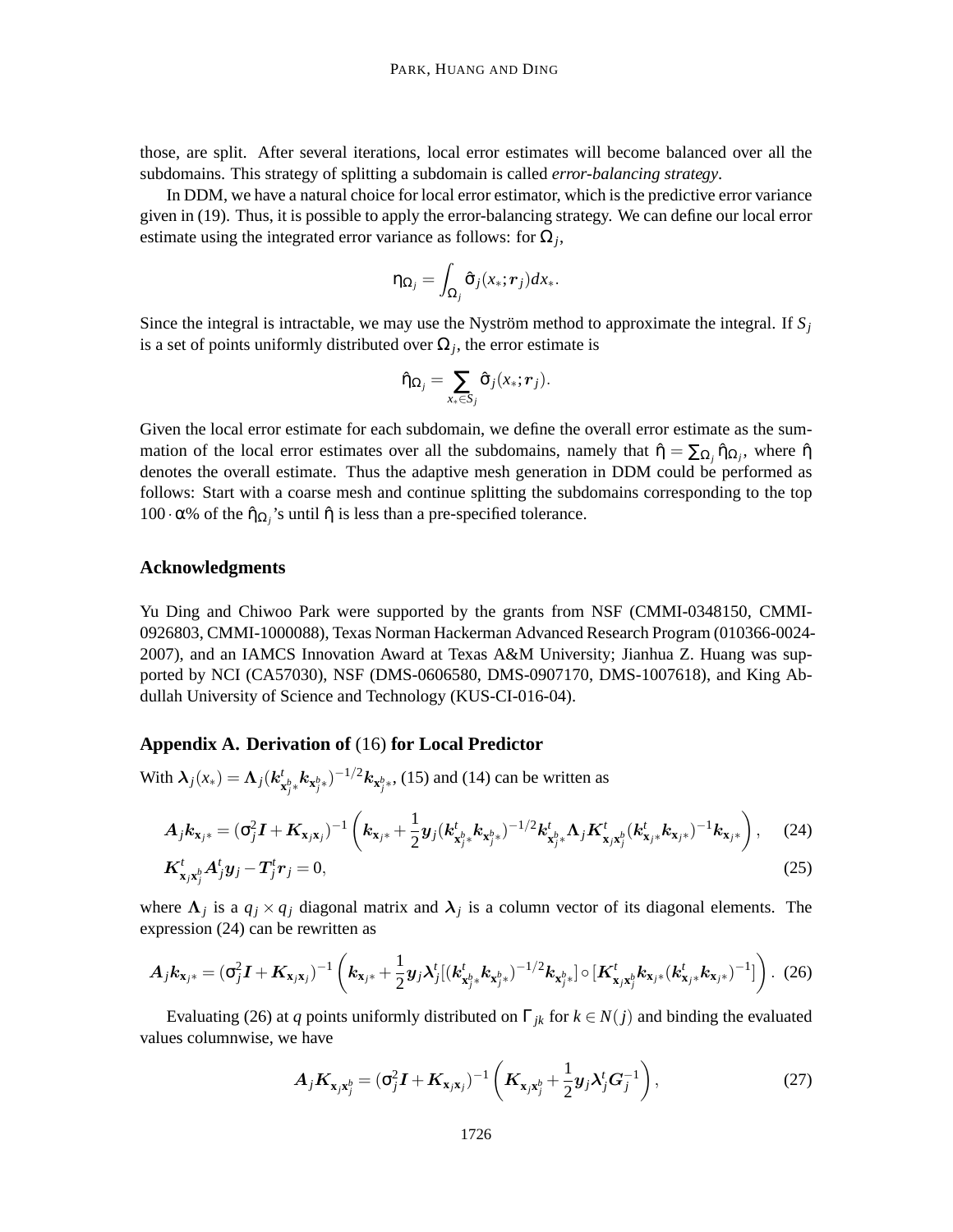where  $G_j^{-1}$  is symmetric and given by

$$
\textbf{\textit{G}}_{j}^{-1} = \{\text{diag}_{1/2}[(\textbf{\textit{K}}_{\textbf{x}_{j}^{b}\textbf{x}_{j}^{b}}^{t}\textbf{\textit{K}}_{\textbf{x}_{j}^{b}\textbf{x}_{j}^{b}})^{-1}]\textbf{\textit{K}}_{\textbf{x}_{j}^{b}\textbf{x}_{j}^{b}}\} \circ \{\textbf{\textit{K}}_{\textbf{x}_{j} \textbf{x}_{j}^{b}}^{t}\textbf{\textit{K}}_{\textbf{x}_{j} \textbf{x}_{j}^{b}}\text{diag}[(\textbf{\textit{K}}_{\textbf{x}_{j} \textbf{x}_{j}^{b}}^{t}\textbf{\textit{K}}_{\textbf{x}_{j} \textbf{x}_{j}^{b}})^{-1}]\}.
$$

Substitute the transpose of (27) into (25) to get

$$
\left(\boldsymbol{K}_{\mathbf{x}_j\mathbf{x}_j^b}^t + \frac{1}{2}\boldsymbol{G}_j^{-1}\boldsymbol{\lambda}_j\boldsymbol{y}_j^t\right)(\sigma_j^2\boldsymbol{I} + \boldsymbol{K}_{\mathbf{x}_j\mathbf{x}_j})^{-1}\boldsymbol{y}_j = \boldsymbol{T}_j^t\boldsymbol{r}_j.
$$

After some simple algebra, we obtain the optimal  $\lambda_j$  value

$$
\boldsymbol{\lambda}_j = 2\boldsymbol{G}_j \frac{\boldsymbol{T}_j^t \boldsymbol{r}_j - \boldsymbol{K}_{\mathbf{x}_j \mathbf{x}_j^b}^t (\sigma_j^2 \boldsymbol{I} + \boldsymbol{K}_{\mathbf{x}_j \mathbf{x}_j})^{-1} \boldsymbol{y}_j}{\boldsymbol{y}_j^t (\sigma_j^2 \boldsymbol{I} + \boldsymbol{K}_{\mathbf{x}_j \mathbf{x}_j})^{-1} \boldsymbol{y}_j}.
$$

#### **Appendix B. Derivation of** (21) **for Interface Equation**

Note that  $T^t_j r_j$  is a rowwise binding of  $T^t_{jk}r_{jk}$ . Ignoring a constant, the objective function to be minimized can be written as

$$
\sum_{j=1}^{m} \frac{1}{h_j^t y_j} \sum_{k \in N(j)} (T_{jk}^t r_{jk} - K_{\mathbf{x}_j \mathbf{x}_{jk}^b}^t h_j)^t (T_{jk}^t r_{jk} - K_{\mathbf{x}_j \mathbf{x}_{jk}^b}^t h_j).
$$
 (28)

To find the optimal  $r_{jk}$ , we only need pay attention to the relevant terms in (28). Since  $r_{jk} = r_{kj}$ and  $T_{jk} = T_{kj}$ , the objective function for finding optimal  $r_{jk}$  reduces to

$$
\begin{aligned}\frac{1}{\boldsymbol{h}_j^t\boldsymbol{y}_j} (\boldsymbol{T}^t_{jk}\boldsymbol{r}_{jk} - \boldsymbol{K}^t_{\boldsymbol{\mathrm{x}}_j\boldsymbol{\mathrm{x}}^b_{jk}} \boldsymbol{h}_j)^t (\boldsymbol{T}^t_{jk}\boldsymbol{r}_{jk} - \boldsymbol{K}^t_{\boldsymbol{\mathrm{x}}_j\boldsymbol{\mathrm{x}}^b_{jk}} \boldsymbol{h}_j) \\ &+ \frac{1}{\boldsymbol{h}_k^t\boldsymbol{y}_k} (\boldsymbol{T}^t_{kj}\boldsymbol{r}_{kj} - \boldsymbol{K}^t_{\boldsymbol{\mathrm{x}}_k\boldsymbol{\mathrm{x}}^b_{kj}} \boldsymbol{h}_k)^t (\boldsymbol{T}^t_{kj}\boldsymbol{r}_{kj} - \boldsymbol{K}^t_{\boldsymbol{\mathrm{x}}_k\boldsymbol{\mathrm{x}}^b_{kj}} \boldsymbol{h}_k), \end{aligned}
$$

the minimization of which gives (21).

#### **References**

- Roland Becker and Rolf Rannacher. An optimal control approach to a posteriori error estimation in finite element methods. *Acta Numerica*, 10:1–102, 2001.
- Tao Chen and Jianghong Ren. Bagging for Gaussian process regression. *Neurocomputing*, 72(7-9): 1605–1610, 2009.
- Alexandre Ern and Jean-Luc Guermond. *Theory and Practice of Finite Elements*. Springer, 2004.
- Reinhard Furrer, Marc G. Genton, and Douglas Nychka. Covariance tapering for interpolation of large spatial datasets. *Journal of Computational and Graphical Statistics*, 15(3):502–523, 2006.
- Tilmann Gneiting. Compactly supported correlation functions. *Journal of Multivariate Analysis*, 83(2):493–508, 2002.